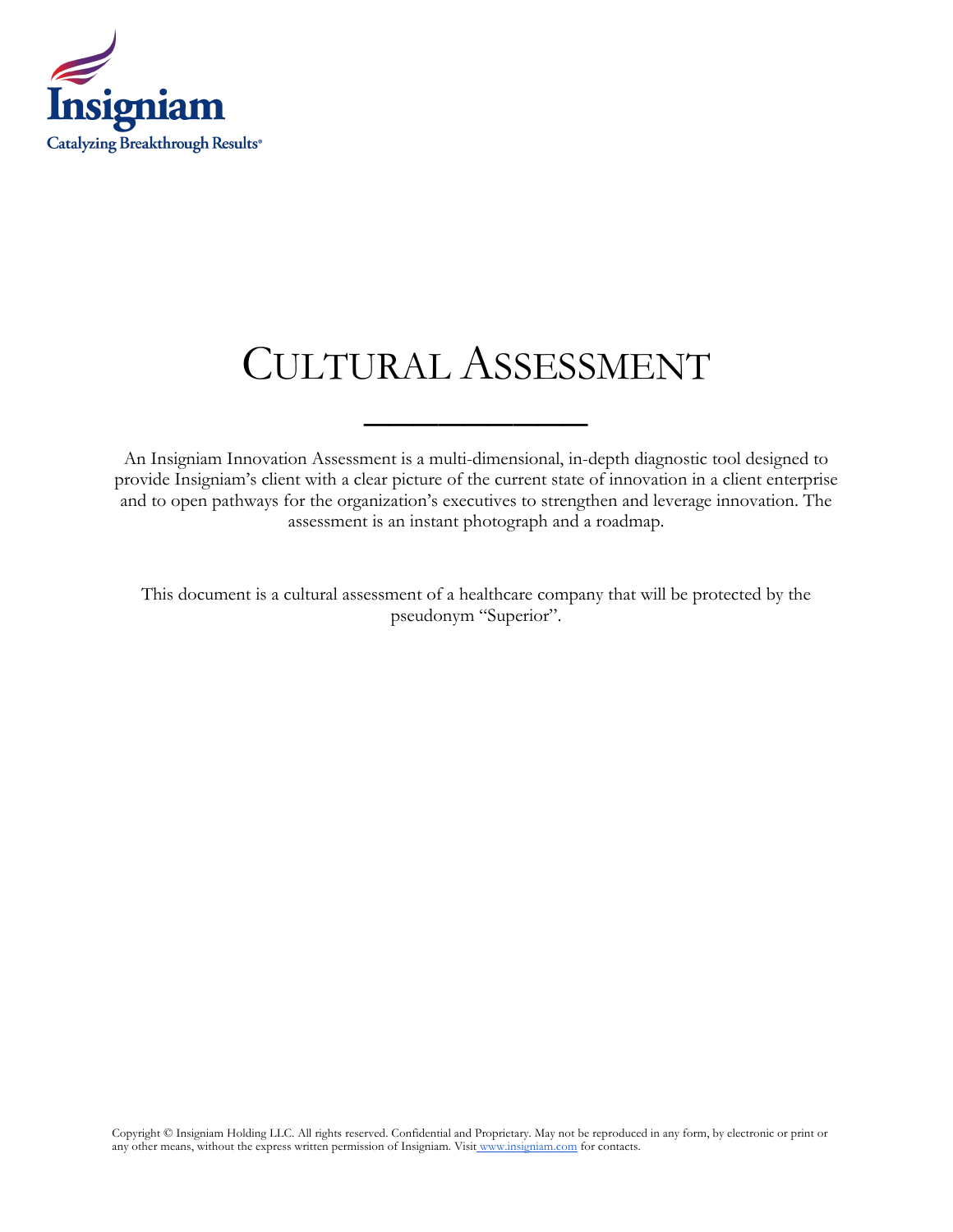# TABLE OF CONTENTS

| CHAPTER 2: THE FORCES DISRUPTING HEALTHCARE AND WHAT'S CRITICAL TO THE   |  |
|--------------------------------------------------------------------------|--|
|                                                                          |  |
|                                                                          |  |
|                                                                          |  |
| CHAPTER 3: SUPERIOR HEALTH AND THE EQUATION FOR DRAMATIC GROWTH 10       |  |
|                                                                          |  |
|                                                                          |  |
|                                                                          |  |
|                                                                          |  |
|                                                                          |  |
|                                                                          |  |
|                                                                          |  |
|                                                                          |  |
|                                                                          |  |
|                                                                          |  |
|                                                                          |  |
|                                                                          |  |
|                                                                          |  |
|                                                                          |  |
|                                                                          |  |
|                                                                          |  |
| PHYSICIAN ALIGNMENT AND PARTICIPATION ISN'T YET A BURNING PLATFORM 24    |  |
|                                                                          |  |
|                                                                          |  |
|                                                                          |  |
|                                                                          |  |
|                                                                          |  |
|                                                                          |  |
|                                                                          |  |
| ESTABLISH PATIENT-IMPORTANT METRICS FOR PERFORMANCE ASSESSMENT30         |  |
| APPENDIX I: THE TEN DISRUPTIVE FORCES IN HEALTHCARE AND THE IMPLICATIONS |  |
|                                                                          |  |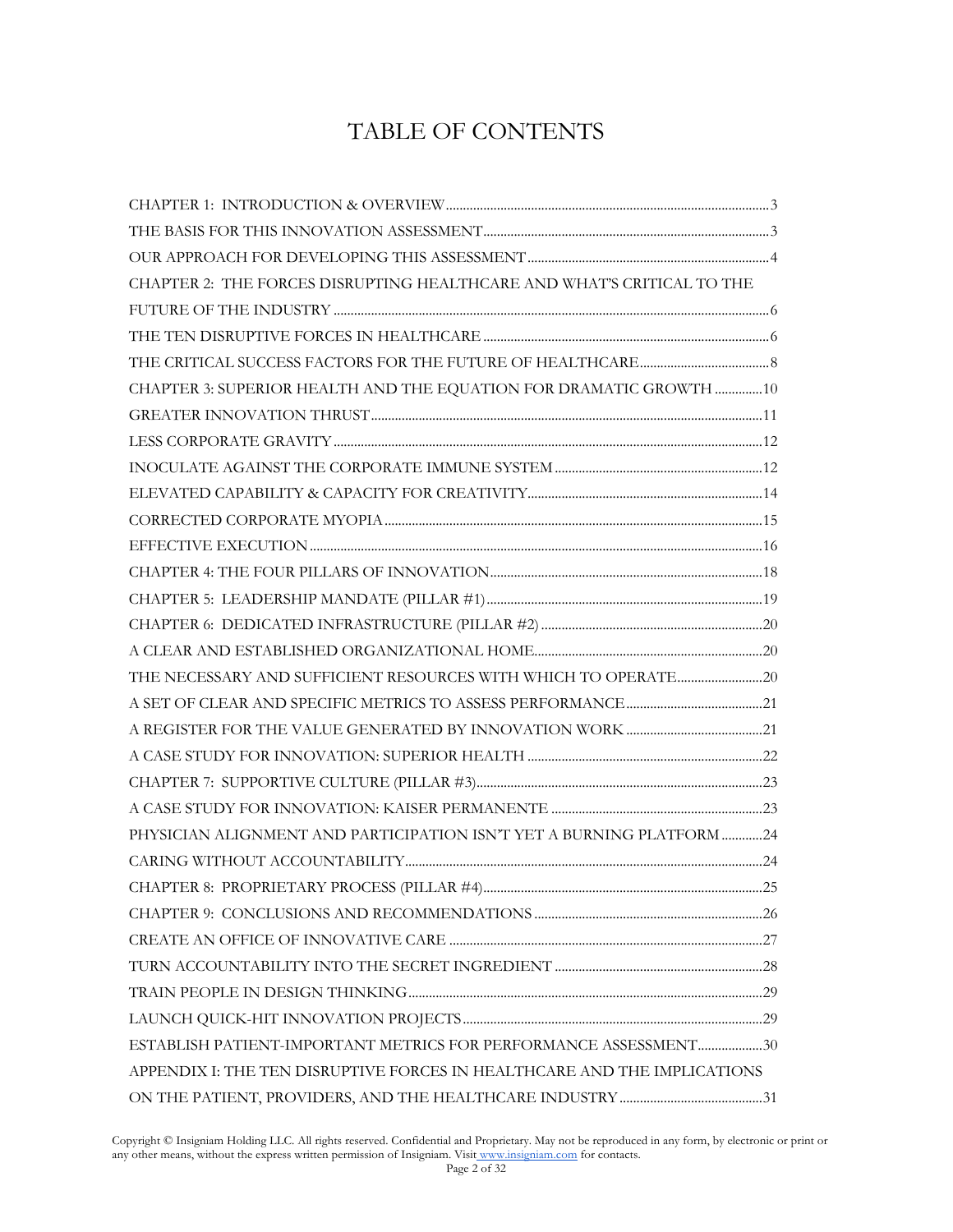#### **THE BASIS FOR THIS INNOVATION ASSESSMENT**

An Insigniam Innovation Assessment is a multi-dimensional, in-depth diagnostic tool designed to provide Insigniam's client with a clear picture of the current state of innovation in a client enterprise and to open up pathways for the organization's executives to strengthen and leverage innovation. The assessment is at once an instant photograph and a roadmap.

An examination of the current literature on innovation provides clear evidence that there is no agreed-on definition for innovation in the market. At Insigniam, we distinguish *innovation* as "anything new or novel that creates value...and money follows value." When we speak of innovation in this report, we are speaking of innovation as the process for creating and delivering to the user something new or novel that the user finds valuable.

In the increasingly complex marketplace of today, innovation is not a nice-to-have; it is essential for mere survival. The price of entry into an increasingly dynamic and regularly disrupted market is reliable, repeatable innovation. At the same time, however, potent innovation can be a source of sustainable success, especially when the creativity and contributions of the people of an enterprise are unleashed and the execution of new possibilities is reliable.

A recent Insigniam survey found that 87% of executives report that innovation is critical for their organization's success, but only 15% of those executives assert that the people of their enterprises are prepared to deliver the needed innovation. At the World Innovation Forum, a full 56% of the attendees surveyed rated their organization's innovation efforts as *ad hoc* and indicated there was no sustaining infrastructure or culture to support innovation in their enterprises. Perhaps most shocking, those in attendance come from some of the corporations best known for innovation in the world!

One of the dilemmas of management is that, by their very nature, processes are established so that employees perform recurrent tasks in a consistent way, time after time. To ensure consistency, they are meant not to change — or if they must change, to change through tightly controlled procedures. This means that the very mechanisms through which organizations create value are intrinsically inimical to change.

> *Clayton Christensen Author, The Innovator's Dilemma*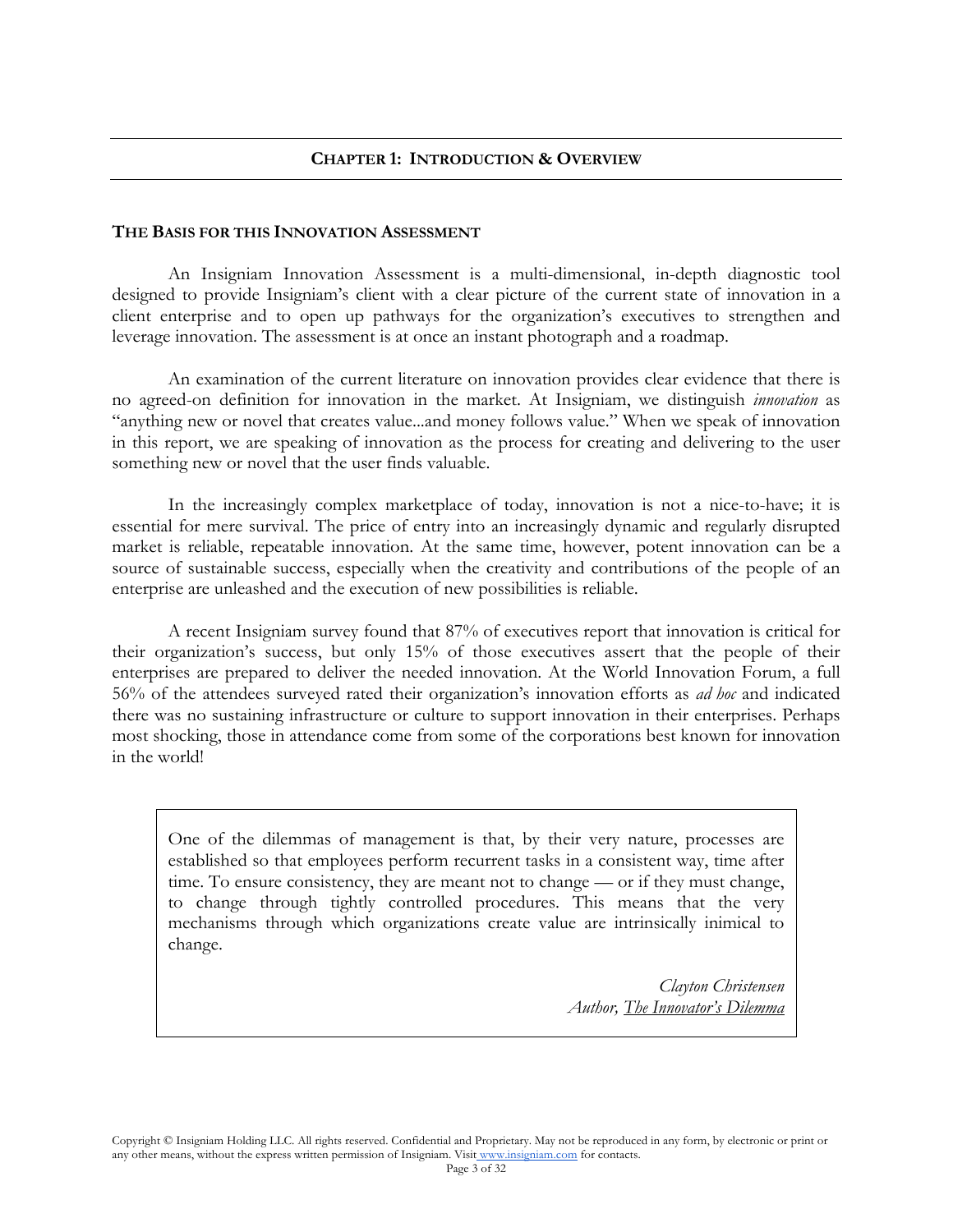On the surface, embedding and formalizing innovation within an organization appears to be a relatively straightforward process: simply hire some creative people, give them an office and budget, and prepare for the breakthroughs. Unfortunately, as the saying goes, if it were that easy, everyone would be doing it.

Integrating any significant, new way of thinking and working into an organization is a complex process of addressing reporting relationships, accountabilities, turf battles, salary disputes, and office locations. Integrating innovation is even more complex in that successfully embedding innovation into people's everyday ways of working requires fundamental contradictions to the already-always nature and make up of enterprises. Institutionalizing innovation is not about implementation; it is about transformation.

Ultimately, innovation is a worldview and a concomitant way of working in the enterprise that is embedded in and powered by the organization's leadership, strategy, corporate culture, processes, practices, systems, and structures. Innovation is both the environment in which the people of the organization are operating, as well as the work of the organization.

#### **OUR APPROACH FOR DEVELOPING THIS ASSESSMENT**

Firmly grounded in Insigniam's knowledge of innovation and organizations and based upon our proprietary, multi-dimensional innovation screen, the innovation assessment is generated from analysis of extensive interviews and online survey responses from across the organization. The data is examined through these four dimensions:

- The six elements of the *Insigniam's Equation for Dramatic Growth*
- *The Four Pillars of Innovation*
- The enterprise's strategy
- The complex marketplace in which the enterprise operates

In the following chapters, we will provide sufficient background for each, including how they work together to provide a distinct lens for assessing an organization's conditions for, structures around, and practices of innovation. Additionally, we will share with you the findings from our extensive research regarding the state of innovation in hospitals and healthcare systems. We have organized these findings into *The Ten Disruptive Forces in Healthcare* and the parallel *Critical Success Factors for the Future of Healthcare*.

Lastly, this assessment has been developed utilizing the learnings, insights, and unique background afforded from the years of partnership between Superior Health and Insigniam. In addition to utilizing the findings of previous surveys, interviews, and interactions with Superior employees and affiliated physicians, our recommendations are further informed by a conversation with the chief executive officer of a leader in healthcare innovation.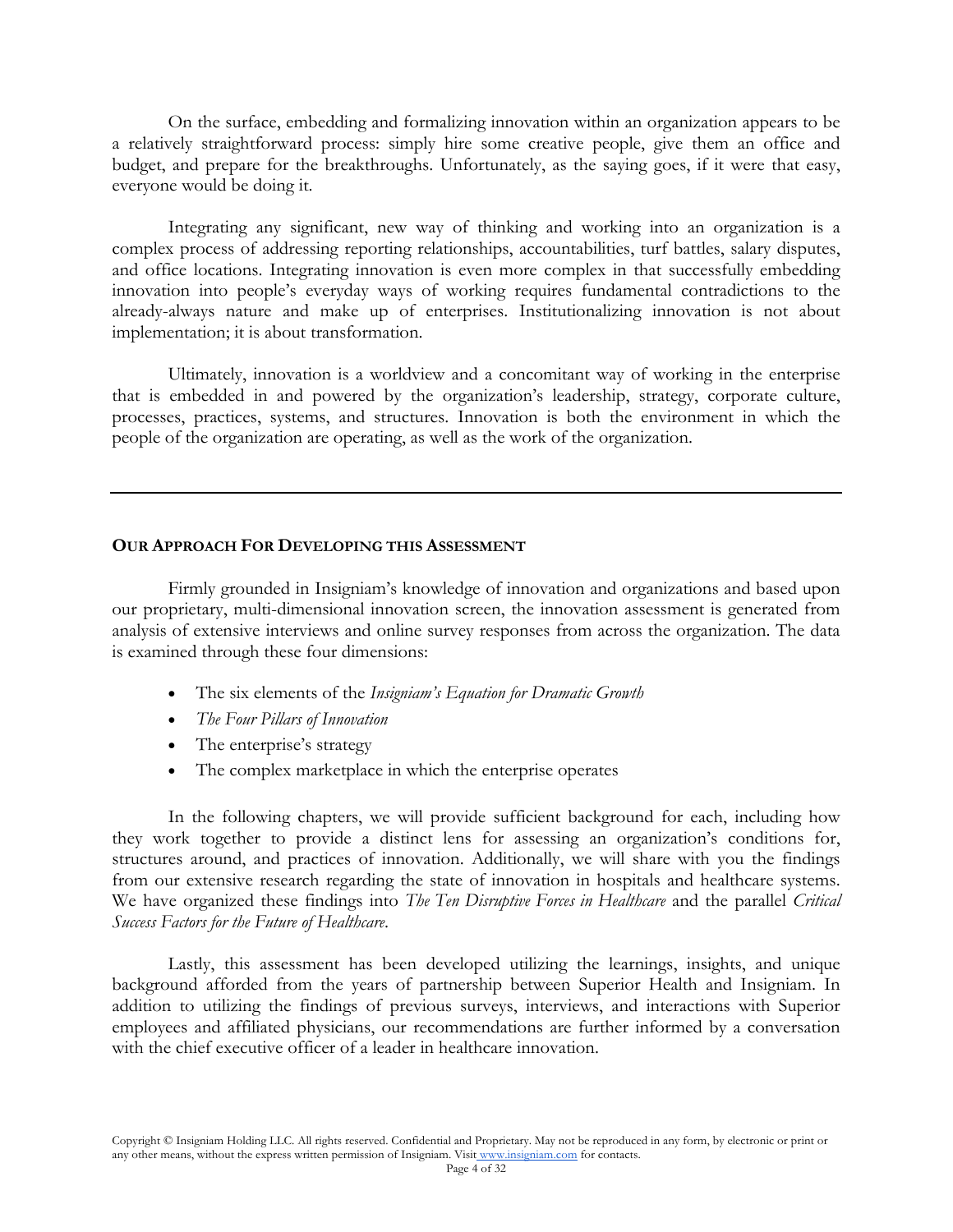*Please note: while we make strategic recommendations, this assessment is not an assessment of the Superior Health strategic plan and is in no way a substitute for a well-considered-and-crafted strategy. In fact, as you will see, one of the pillars of innovation is a mandate for innovation, that is to say, a strategy that requires innovation for its successful implementation.*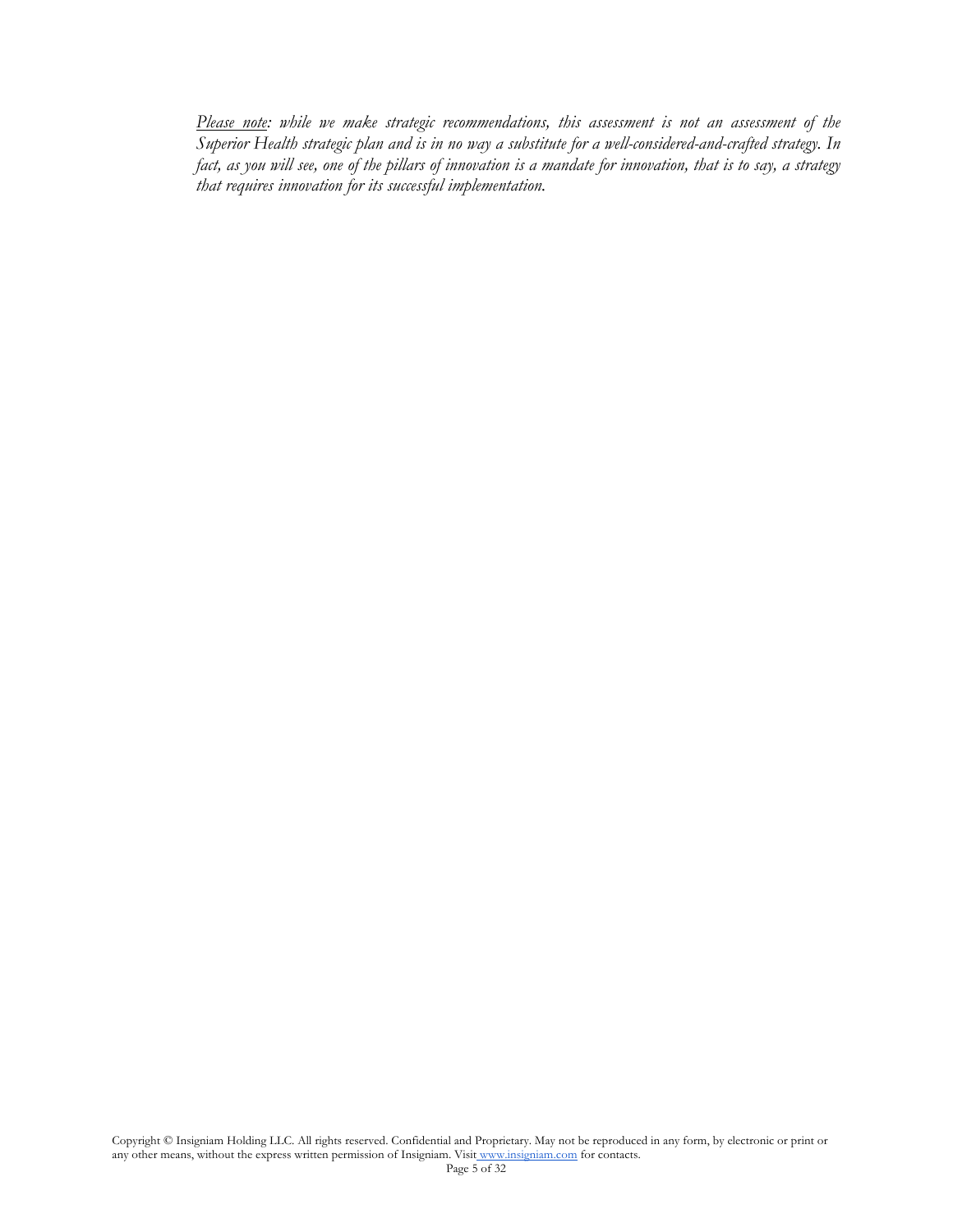# **CHAPTER 2: THE FORCES DISRUPTING HEALTHCARE AND WHAT'S CRITICAL TO THE FUTURE OF THE INDUSTRY**

Nearly ubiquitous in today's news reporting and coffee shop conversations is the tumultuous state of our nation's healthcare system. Innovation is seen as critical to the success of providers and payers and to the benefit of patients, families, communities, and economies in both the short- and long-term given the current state of the industry.

That said, there are significant forces at work that have created significant shifts in how healthcare is being provided, accessed, paid for, and evaluated. Moreover, innovation in any one area is impacted by the changes happening in any other number of areas within healthcare. Most are aware that the system as we have known it is under significant upheaval, but few have access to those forces most at play in disrupting healthcare as we have come to know it.

# **THE TEN DISRUPTIVE FORCES IN HEALTHCARE**

Through extensive research into the thought-leading literature on the industry, as well as interviews with executives, physicians, policy makers, and other stakeholders at the heart of the matter, Insigniam has distinguished *The Ten Disruptive Forces in Healthcare,* which healthcare leaders will need to address in their strategies if they intend to realize continued growth in the significantly changing marketplace. The ten disruptive forces\*\* are:

|    | <b>DISRUPTIVE FORCE</b>                                                                                                           | <b>BRIEF IMPLICATION OF THE FORCE</b>                                                                                                                                                                                                                                             |
|----|-----------------------------------------------------------------------------------------------------------------------------------|-----------------------------------------------------------------------------------------------------------------------------------------------------------------------------------------------------------------------------------------------------------------------------------|
| 1. | Transition to Value-<br><b>Based Reimbursement:</b><br>More Affordable,<br>Higher Quality Care At<br>Lower Reimbursement<br>Rates | Hospital Systems are now Healthcare systems<br>that also provide wellness and pre-emptive care,<br>rather than merely "sick" acute care, which<br>necessitates population health management<br>methods, processes, and protocols                                                  |
| 2. | Shifting Volumes and<br>Lower Reimbursements                                                                                      | Most systems will need to reduce costs by 20-<br>40% while acting to maximize and creatively<br>optimize the reconstituted utilization of all<br>systems                                                                                                                          |
| 3. | Moving From Caring<br>for Sick Individuals to<br>Managing the Health of<br>a Population                                           | Ambiguity is high with defined parameters for<br>care and reimbursement still being developed<br>The law focuses on prevention and primary care<br>to help people stay healthy and to manage<br>chronic medical conditions before they become<br>more complex and costly to treat |

Copyright © Insigniam Holding LLC. All rights reserved. Confidential and Proprietary. May not be reproduced in any form, by electronic or print or any other means, without the express written permission of Insigniam. Visit www.insigniam.com for contacts.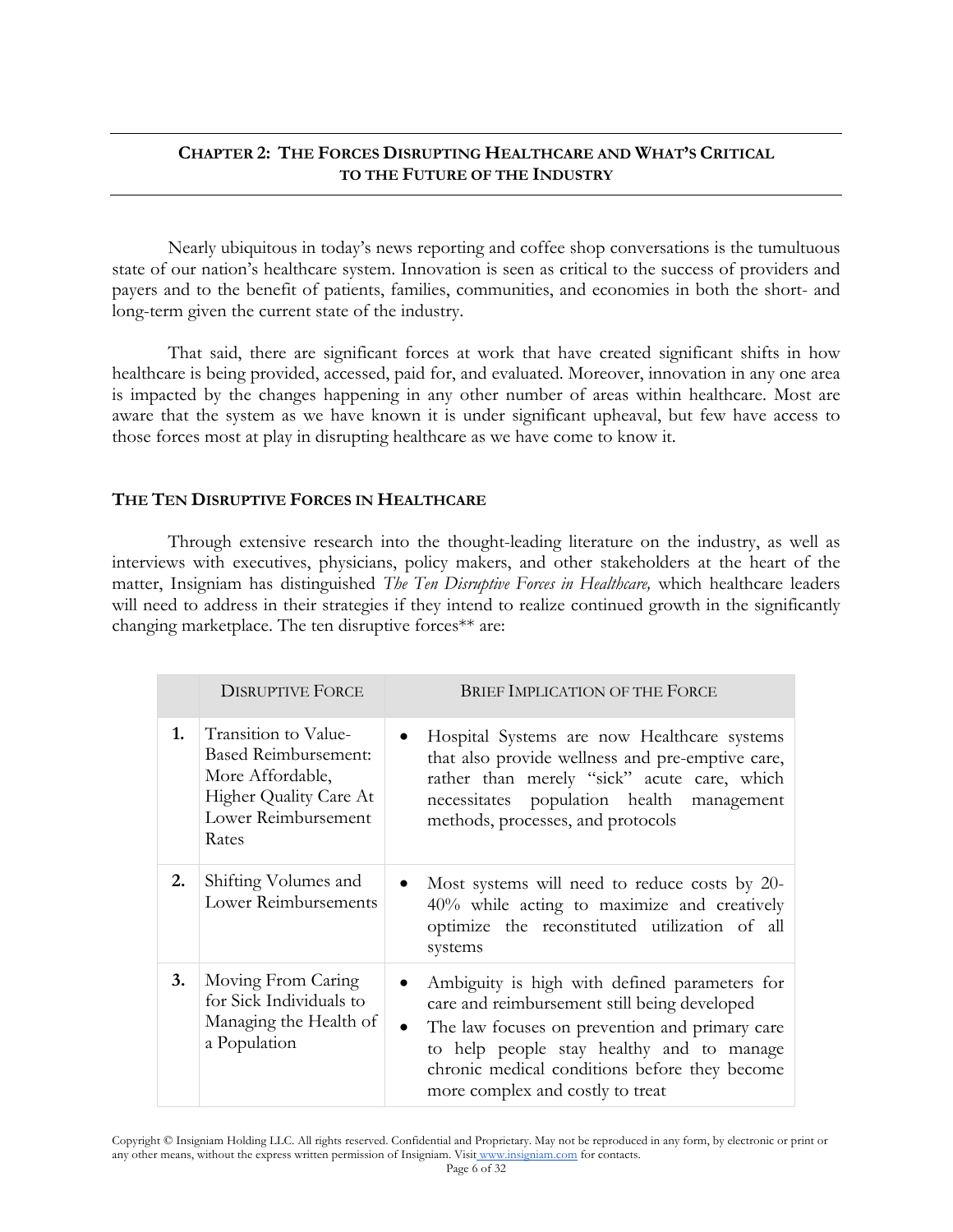|     | <b>DISRUPTIVE FORCE</b>                                                                                                     | <b>BRIEF IMPLICATION OF THE FORCE</b>                                                                                                                                                                                                                                                                                   |
|-----|-----------------------------------------------------------------------------------------------------------------------------|-------------------------------------------------------------------------------------------------------------------------------------------------------------------------------------------------------------------------------------------------------------------------------------------------------------------------|
| 4.  | Advances In Health<br>Information<br>Technology (HIT)                                                                       | Electronic Health records allow for clinical<br>and full<br>optimization<br>integration<br>requires<br>developing analytics that leverage and optimize<br>Big Data                                                                                                                                                      |
| 5.  | Acceleration In<br>Introduction Of Digital<br>Health Tools,<br><b>Advanced Medical</b><br>Technology, And<br>Medical Models | Telemedicine,<br>personalized<br>medicine<br>will<br>become (are becoming) accepted models of care<br>likely driving higher levels of patient engagement<br>in their own health management<br>Diagnosis and treatment is preventative, image<br>based and, therefore, less invasive                                     |
| 6.  | Shifting Demographics:<br>Older, More Diverse,<br>Larger Income<br>Disparities, Greater<br>Access                           | Providers need to be able to provide the<br>appropriate care in the patient's cultural context<br>and offer a wide range of health needs based on<br>segments                                                                                                                                                           |
| 7.  | Projected Provider<br>Shortages                                                                                             | Creating the proper match between the necessary<br>type of care needed per each specific case and<br>the provider best suited to provide it as evolving<br>care shifts from more care being delivered by<br>care providers other than doctors                                                                           |
| 8.  | Informed and Involved<br>Patients                                                                                           | Providers to support patients in adhering to care<br>plans, especially as an increasing number of<br>patients are cared for in post-acute settings and<br>while access to varied medical opinion through<br>increased use of the internet clouds patient<br>clarity on consensus best practices and efficacy<br>metrics |
| 9.  | <b>Increasing Government</b><br>Regulation                                                                                  | Deteriorating trust between<br>$\bullet$<br>bio-pharma<br>companies, devise manufacturers, and the FDA<br>results in slower, more complex approval<br>processes while the FDA considers regulating<br>healthcare IT systems, thereby increasing its<br>involvement in care delivery                                     |
| 10. | Shrinking Availability<br>Of Capital                                                                                        | Perceived<br>unpredictability of government<br>regulation<br>dampens<br>investment<br>in medical<br>technology and care providers while financial<br>difficulties limit debt capacity for many hospitals                                                                                                                |

*\*\* for a detailed review of these ten forces, please see Appendix I*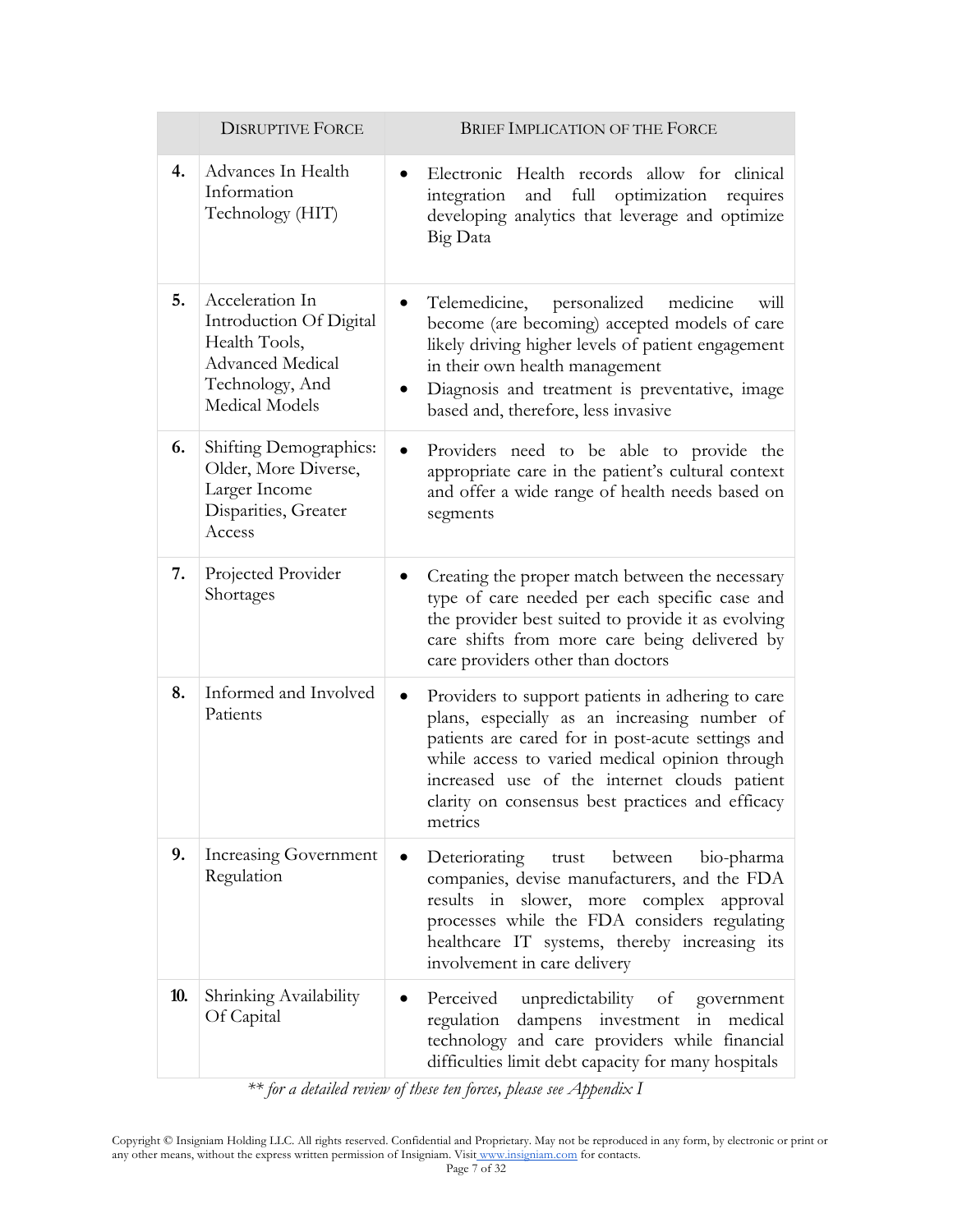Though not exhaustive of what healthcare is facing, these ten elements can be considered elements of what technologists refer to as "a wicked problem." Horst Rittel and Melvin M. Webber formally described the concept of wicked problems in a 1973 paper where they contrasted 'wicked' problems with 'tame' problems, such as puzzles, mathematics, or riddles.

Among a wicked problem's ten characteristics, these three are quite poignant for the current situation in healthcare:

- 1. There is no immediate and no ultimate test of a solution to a wicked problem.
- 2. Every solution to a wicked problem is a 'one-shot operation' as there is no opportunity to learn by trial-and-error; every attempt counts significantly.
- 3. Every wicked problem can be considered to be a symptom of another problem.

Simply, the circumstances of dealing with the ten disruptive forces in healthcare are immensely complex, intertwined, and in many ways, occur for many people as indefensible.

### **THE CRITICAL SUCCESS FACTORS FOR THE FUTURE OF HEALTHCARE**

Despite the complexity and nature of a wicked problem and the forces impacting healthcare, leaders in the industry are not without several key leverage points to more than impact the presenting condition, but to actually transform it. In service of Superior Health and its commitment to providing leadership to the industry in the midst of the significant shift that is occurring in healthcare, Insigniam has identified the ten leverage points which provide the opportunity for significantly impacting the future of healthcare.

These leverage points come in the form of *critical success factors.* In a 1984 Sloan Management Review article titled "An Assessment of Critical Success Factors," A.C. Boynlon and R.W. Zmud write:

*"Critical success factors are those few things that must go well to ensure success for a manager or an organization, and, therefore, they represent those managerial or enterprise areas, that must be given special and continual attention to bring about high performance. CSFs include issues vital to an organization's current operating activities and to its future success."*

As the authors assert, critical success factors must be given special attention in order to bring about the impact and results the leveraged critical success factors represent. If employed and fulfilled upon, these leverage points, in the case of Superior Health and the healthcare industry, provide the necessary foundation for impacting the mammoth industry of healthcare, as well as those elements of healthcare which have been traditionally reinforced and rewarded as 'the way it is.'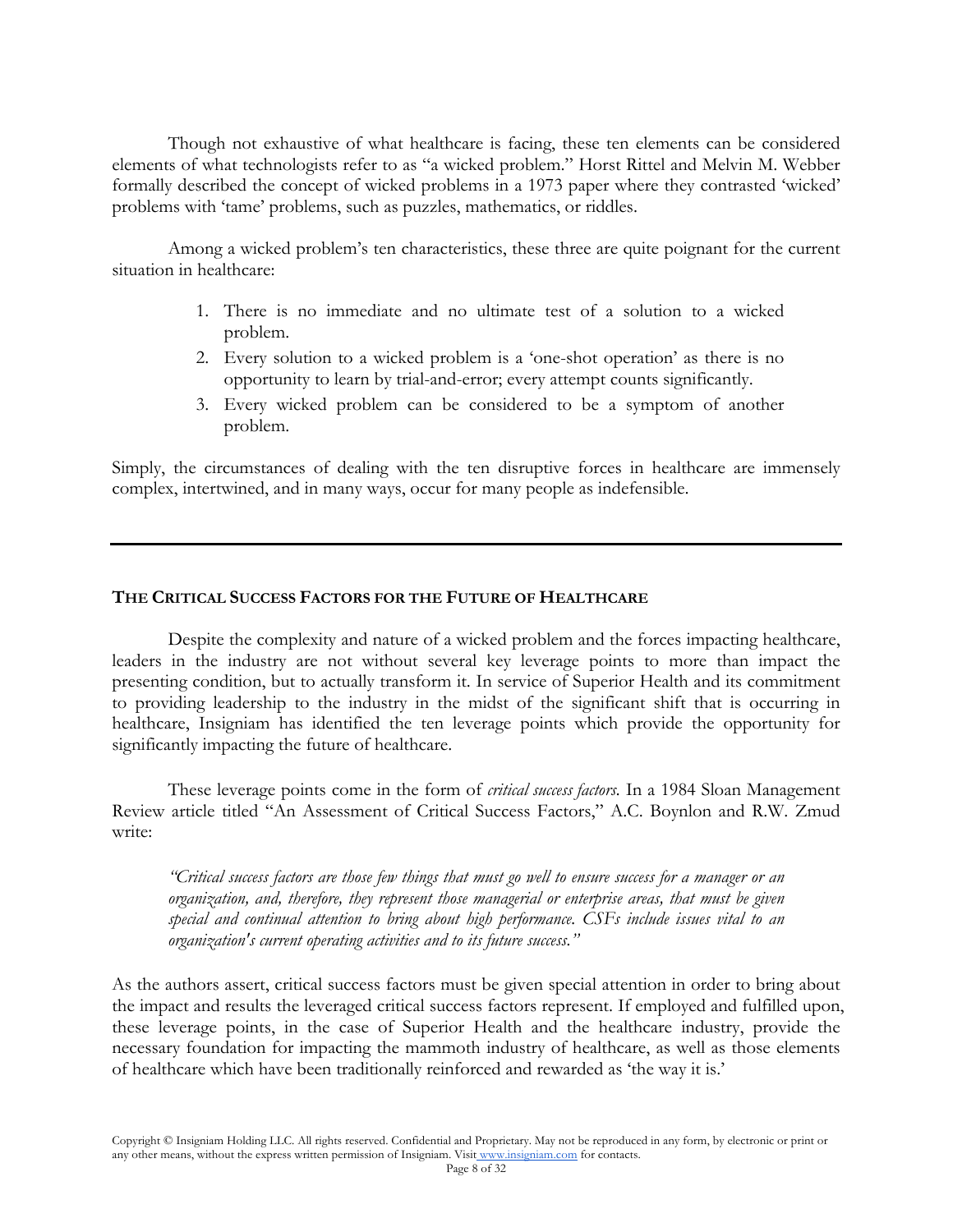The critical success factors identified for the future of healthcare systems are:

- 1. **Indispensability:** A healthcare system must make itself indispensable, an offering which healthy community residents, patients, and payers cannot (and wish not) avoid or go around.
- 2. **Reengineering**. Re-engineer core patient processes to leverage technologies and drive dramatically better patient engagement and experience.
- 3. **New Revenue Cycle**. Develop a highly effective, productive and efficient (i.e. simplified) revenue cycle.
- 4. **Diversified, Yet Integrated Specialization**. Optimize physician network with strong physician leadership, collaboration, diversity of specialization and alignment.
- 5. **Mindset of Well-being**. Creating a mindset for patient care that looks from a broad view of the overall patient's health and well-being across a continuum of care.
- 6. **New Horizons**. Expand patient care beyond physician-centered and acutehospital-located care delivery.
- 7. **Embedded Innovation**. Embed in the organization a competency to continually innovate and rapidly execute innovation and change.
- 8. **Leverage New Technology**. Establish a strong capability and capacity to leverage information technology, including but not limited to mobile and web technology.
- 9. **The Human Factor**. Leaders must be highly skilled in the interpersonal skills to partner with physicians and care providers, and support and encourage creativity while maintaining discipline.
- 10. **Context of Responsibility & Accountability**. Organizational processes and structures must be organized to institutionalize accountability and responsibility (in order to drive demonstrated value through use of evidencebased protocols, integration and coordination along the continuum, while meeting established metrics for quality, efficiency, and cost).

As is the case with a wicked problem, there is no "the solution." Rather, executives leading an organization and an industry through a circumstance such as the current state of healthcare have access to creating or inventing a solution. As Jeffrey Conklin later wrote about wicked problems, "Solutions to wicked problems are neither right nor wrong." It is the leader's opportunity to employ the critical success factors available to reshape the presenting circumstances to match their commitment and stand in the matter.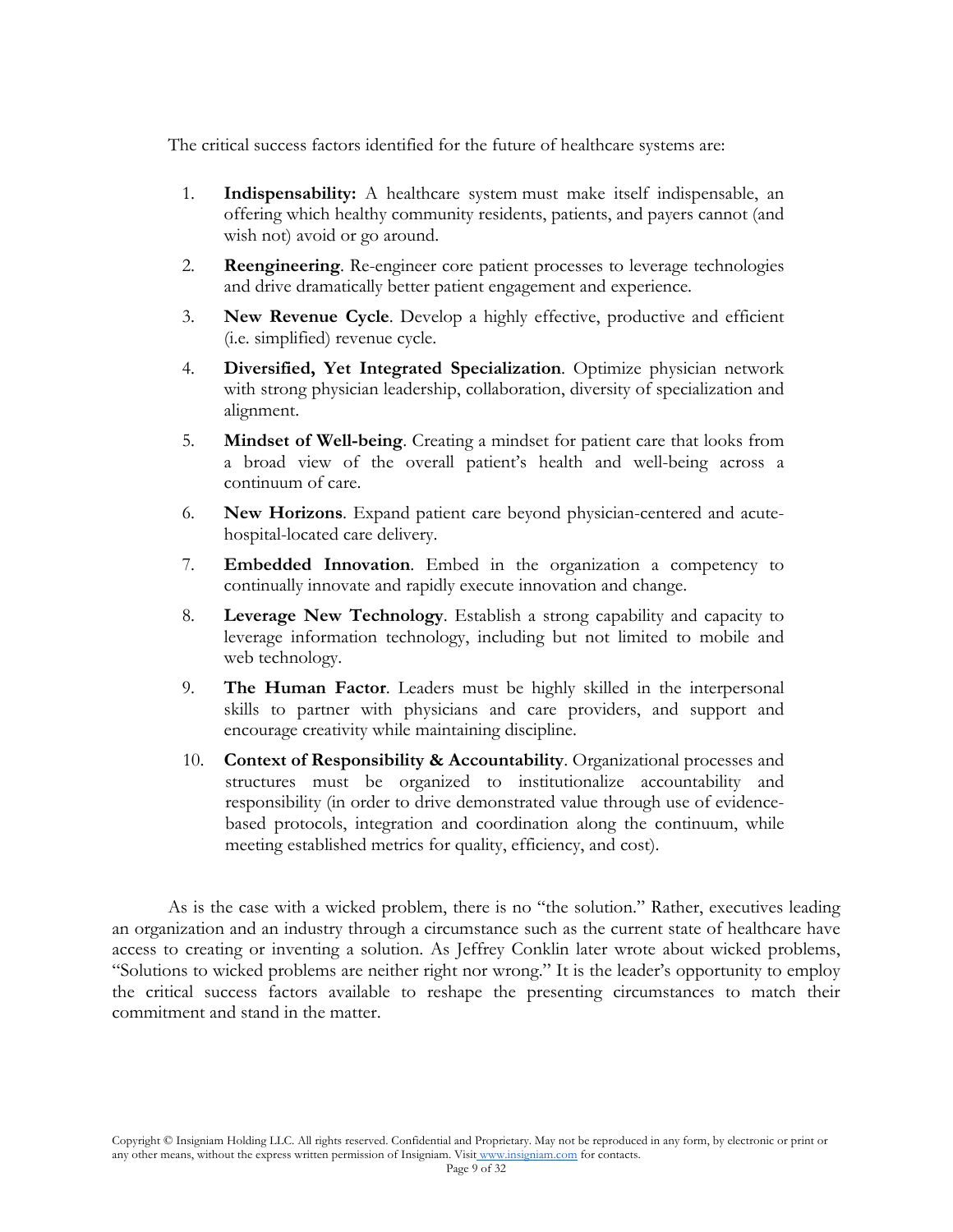### **CHAPTER 3: SUPERIOR HEALTH AND THE EQUATION FOR DRAMATIC GROWTH**

Superior Health is an outstanding organization, lauded for its financial and fiscal management, its quality of care, and for its renewed commitment to fulfilling its mission: exceptional people delivering exceptional care. As an exceptional organization, its leaders have recognized that it will take leadership and innovation to see Superior Health through the transformation required to navigate the new normal that is coming to be in healthcare.

Over Insigniam's nearly 30 years of working with large, complex organizations to help them unleash the creativity and the full contribution of the people who constitute the enterprise, we have distinguished the equation for catalyzing dramatic growth for an enterprise. Simply, that equation is:



In developing this assessment, we have evaluated Superior Health against each of the six elements identified in the equation. In the following sections, we have both provided some context for each element, as well as identified those aspects of the Superior Health organization that support the equation for dramatic growth. With each element, we intend to provide Superior Health with insights and access points for leveraging the organization for the significant transformation being ushered in with the realization of the 'new normal.'

Copyright © Insigniam Holding LLC. All rights reserved. Confidential and Proprietary. May not be reproduced in any form, by electronic or print or any other means, without the express written permission of Insigniam. Visit www.insigniam.com for contacts.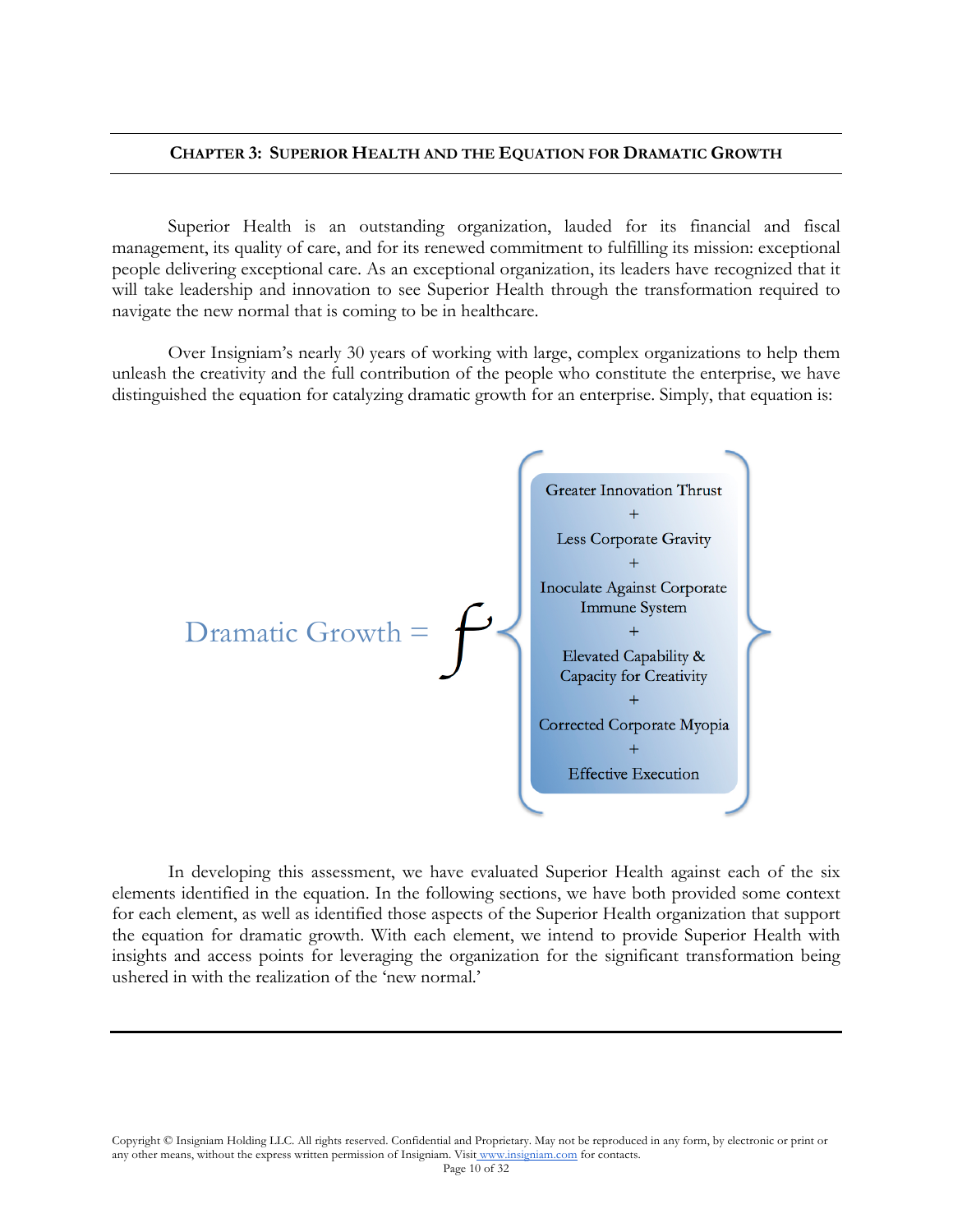#### **GREATER INNOVATION THRUST**

*Innovation Thrust* is the term we use for the drive that generates value for the customer. At the heart of its power is that the people of the organization both overtly recognize and intentionally work consistent with the premise that innovation is essential to the success of the enterprise. The conversation at play centers on a commitment that innovation is part of every person's role and accountability. When these efforts are aligned and coordinated, innovation thrust thrives.

In the vast majority of organizations in which we have worked, innovation is either *ad hoc,* e.g., "We need a new product," or is owned by a research and development function. In excellent enterprises, innovation is a part of the everyday ways of working, is in every job description, and is detailed as one of the accountabilities of every function.

Greater innovation thrust is the product of four main factors working in concert:

- 1. A market facing organization: an intimate relationship with customers and consumers and the other factors that make up the market place;
- 2. Executive, middle, and frontline management actively supporting, encouraging, and participating in innovation work;
- 3. A strategy that requires innovation for its fulfillment;
- 4. Clear, widely understood pathways and structures to support innovation.

In our interviews and our three-plus years of working intimately with and throughout Superior Health, we have not heard anyone at Superior Health declare, "innovation is my job." While the senior-most executives of the organization have recently begun to assert that innovation is critical to winning in the new world of healthcare, our research and interviews found very few people who conveyed the belief that Superior needs to innovate in order to be successful.

"Just as energy is the basis for life itself and ideas are the source of innovation, so is innovation the vital spark of all human change, improvement, and progress."

> *Theodore Levitt Harvard Business School*

Simply stated, missing today is a thrust of innovation. For some executives, the conversation "we need innovation" is occurring with varying levels of fervor but it is not evident from our research that the conversation has moved from a 'need' to a 'committed stand for the future.'

Executives who are grounded in the fundamentals of innovation and who know innovation as practitioners and leaders are the linchpins in generating *Innovation Thrust*. We say that the executive function is to create a bold, inspiring future for the organization, to enroll the people of the organization in that future and to generate a work environment in which they are empowered and enabled to realize it. Said simply, a part of the executive function is to build Innovation Thrust.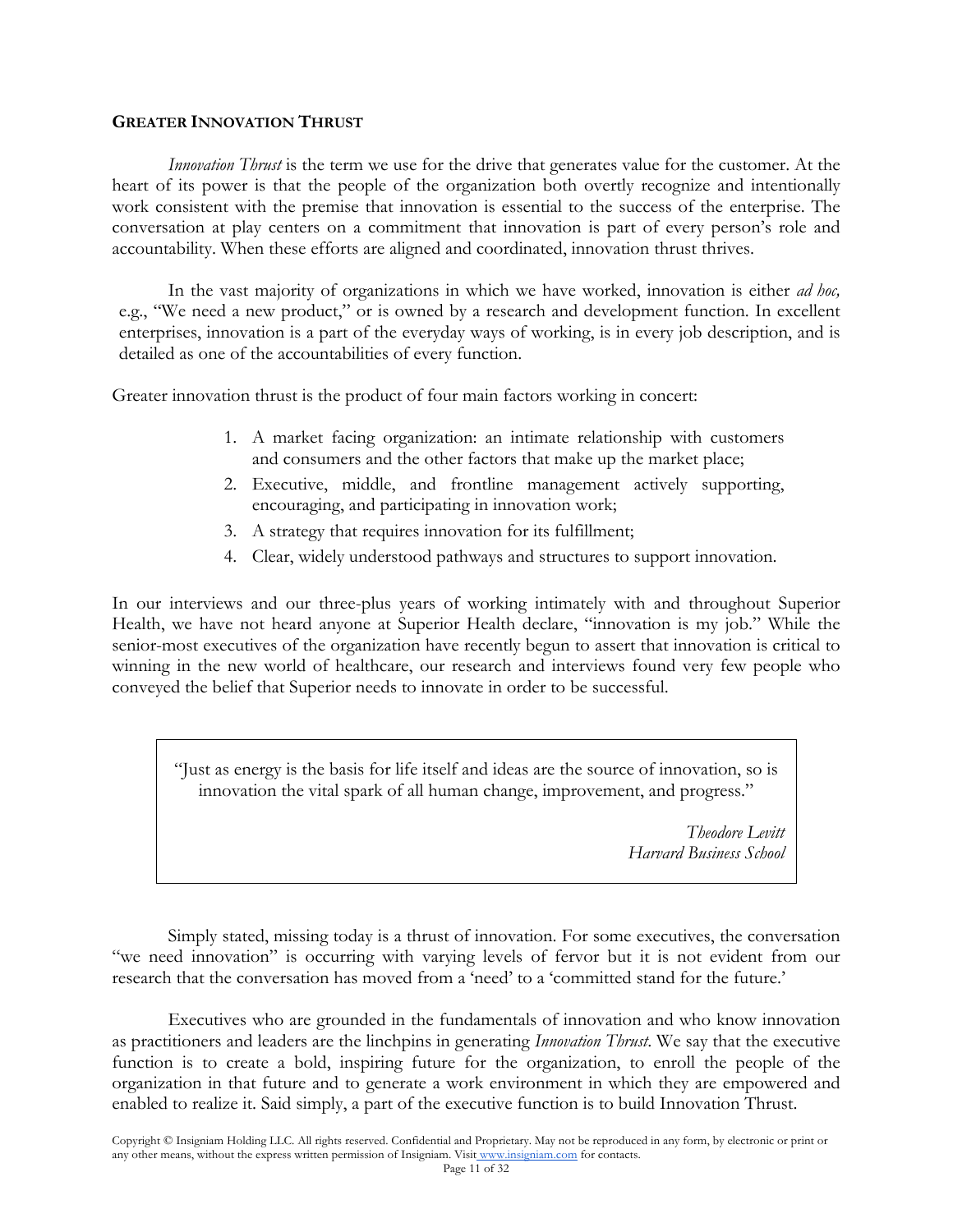#### **LESS CORPORATE GRAVITY**

*Corporate Gravity* is analogous to a force field that keeps people from venturing too far from the current business model. In a phrase, corporate gravity pulls for what already is, not for what could be. Managers maintain the predictability of the current operations, protecting the business model from anything that would have a negative impact on those operations. Typically, people who are successful in an organization reward and reinforce those behaviors and conversations which have provided for that success, thereby (often unwittingly) developing a filter to be on guard for anything that does not fit the current model.

At Superior Health, the corporate gravity pulls for avoiding failure and limiting deviation from established norms. The ethic of the Hippocratic Oath wherein a physician promises to 'never do harm to anyone' has metamorphosed to some version of "Don't take risks" or "Don't fail." Superior Health's culture does not pull for prototyping, for risk-taking, or for experimenting. Rather, the corporate gravity keeps people grounded with what's already known and proven. When people at Superior spoke about improvements in patient care, they talked about improving existing processes, not about reinventing processes, reinventing the business or creating entirely new businesses. As one person recommended, "We need to hardwire processes that minimize failures."

People reveal that decisions on most new ideas or proposals — save those for improvements to already existing, proven process — are made only after there is either the proper data or authoritative reports from subject matter experts. Corporate gravity pulls the people of Superior Health to be good problem solvers (and they are good problem solvers) who maintain financial stability. In this pull, leaders and employees react to problems (and react well) and are able to maintain enterprise equilibrium, never losing ground and even occasionally making material improvements, yet never reinvention.

In an environment where corporate gravity pulls against risk taking and experimentation, there are very few people actively searching out opportunities that haven't already been proven to improve patient care, elevate population health, drive down costs, streamline processes and systems, and reinvent business models to provide greatest value. Moreover, since many such opportunities have the potential to be financially negative investments in the short term, the current corporate gravity holds people back from even investigating the possibility and potential of such ideas.

Lastly, as long as Superior Health continues to fund innovation through operational cash flow that maintains historical margins, we believe this gravitational pull will detract from Superior Health's strategy to be a national leader in delivering measurably superior healthcare. Leaders with a commitment to a big, bold, audacious future need to create problems that are too big to be solved without significant disruption. Today, the pull to not miss budget trumps the dreams of the executive team to transform the world of healthcare.

#### **INOCULATE AGAINST THE CORPORATE IMMUNE SYSTEM**

The *Corporate Immune System* is the network of organizational antibodies that thwart any deviation from what already is. In corporations, as perhaps in life, it is always easier to say, "no." In the current design of most organizations, bureaucracy, turf, and hierarchy kill the innate creativity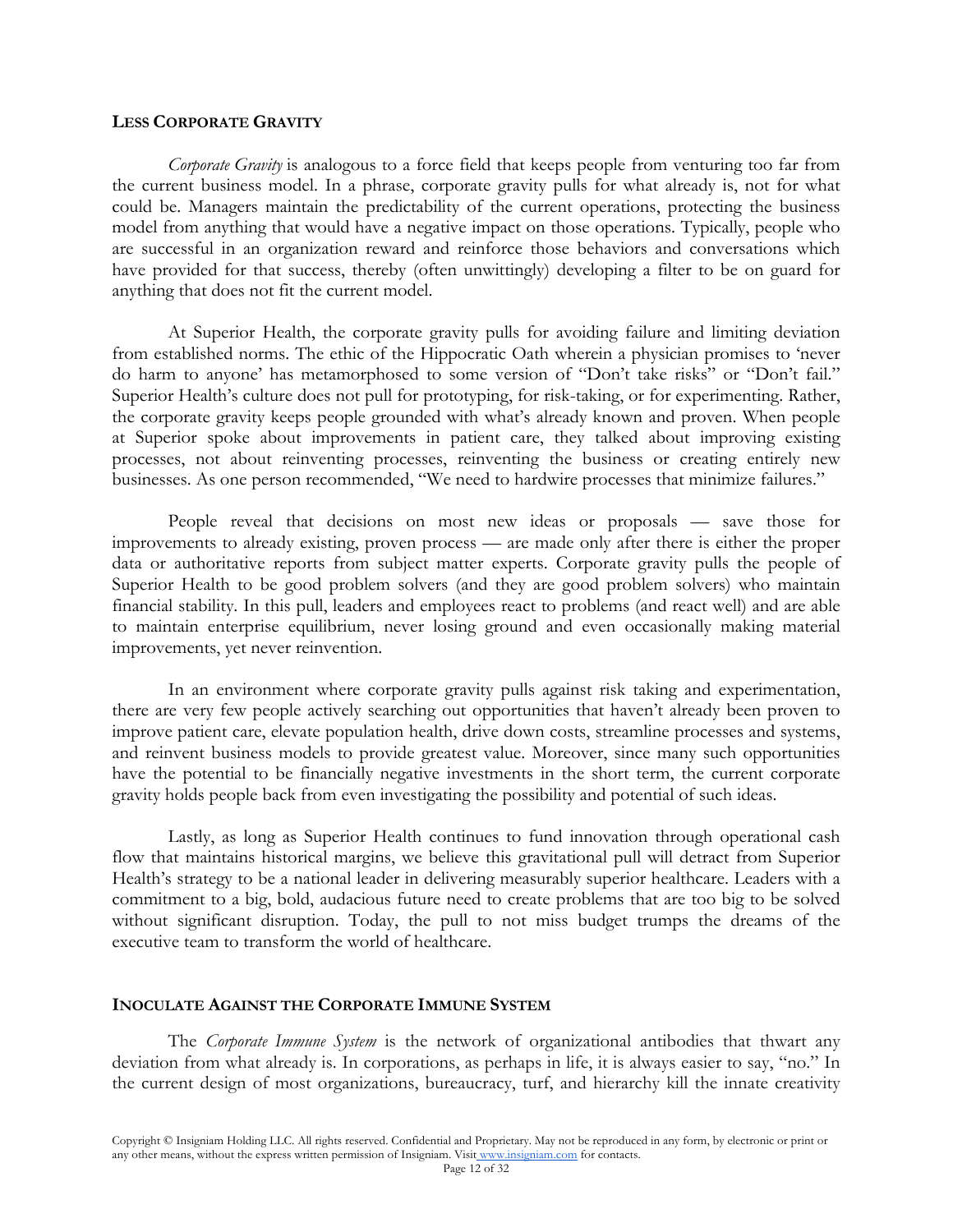that should be the product of the incredible gathering of talent, wisdom, knowledge, and resources that are present in the best companies.

The corporate immune system is an analogy for the role played by corporate systems and processes to "repel" anything that threatens the current stability of the overall business system. While it repels changes that threaten the system, it also acts to repel changes (and people) that could improve the system. An intimate relationship with the marketplace, where satisfying market needs trumps everything, keeps the corporate immune system intelligently in-check.

Whether when introducing something as compelling as innovation or a new enterprise resource platform, the immune system of an organization will fight to protect the enterprise from embracing or adopting the new ways of working. In some cases structures and processes serve as cumbersome obstacles to realizing the potential of the new element. In other cases, people whether formal groups or informal affiliations — will work to prevent adoption either through overt or covert means.

From our interviews and work with Superior Health, one of the greatest forces in the corporate immune system is the physician population. Over the past several years, the single largest group of employees and stakeholders not involved with the transformation efforts has been physicians. From our experience, there has been very little physician participation in the majority of the culture activities and/or the breakthrough projects.

To wit, several breakthrough projects have had to be modified, scaled back, or, in the case of the project aimed at increasing physician engagement, ultimately retracted due to lack of involvement by the doctors of Superior Health. Our interviews revealed that for many at Superior Health the default context of the MEC — a framework established to elevate quality — has become little more than a structure to protect physicians from Superior Health. Others asserted that the physician groups were the stakeholders with the greatest issues in adopting and more importantly, optimizing EPIC. The largest group of people to resist adoption of the system — the physicians were also the largest group with no-shows and cancellations regarding attendance at preimplementation trainings, claiming that the sessions detracted from physicians being able to perform their work and, therefore, generate income.

That said, it is appropriate and fair to acknowledge that regarding efforts in which physicians have been active and full partners, such as the Emergency Department breakthrough project and the Superior Health Leadership Coalition, their involvement has significantly elevated this work to a completely new level. Yet, it is also appropriate and fair to assert that for a group who serves as the single largest keystone in the current (but waning) model of care, the general lack of physician participation has stunted the efforts of Superior Health and prevented the organization from thus far realizing the true possibility of the system's transformation.

Lastly, by way of contrast, it might be worthwhile to study the example of one of the world's leading medical organizations, the Cleveland Clinic. In his 2008 article titled "Developing Physician-Leaders: Key Competencies and Available Programs," James Stoller, MD, writes,

*"At the Cleveland Clinic the physician leadership development programs include "Leading in Healthcare" a program requiring ten full workdays. The physician participants engage in off-site, participatory sessions, are assigned pre-readings for each session, and, as a practicum to consolidate*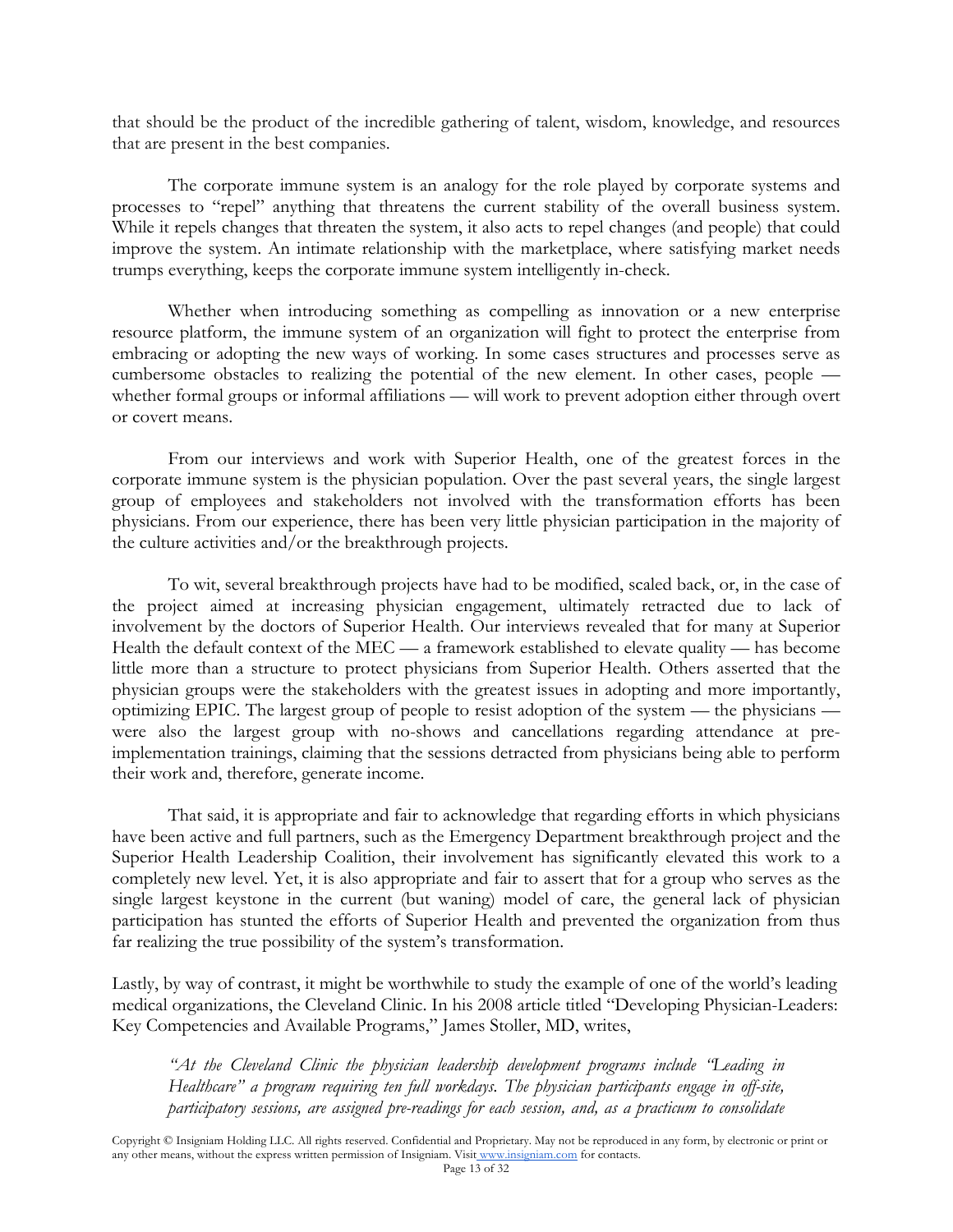*the various skills presented in the course and align with the institution's priority on improvement and innovation, are asked to propose at the first meeting of the course an innovative plan to enhance clinical and/or organization function. During this first session of the course, six proposed plans that garner the greatest interest from the group are chose and teams are formed to develop these ideas into full-blown business plan proposals over the course of ensuing nine months. The final session of the course is devoted to the teams' presenting to the group and to the institutional leaders the fully formulated business plans. As one measure of the institutional impact and return of such a course, a tally of the business plans presented through 2005 showed that many of the ideas (61%) had been implemented in the institution."*

#### **ELEVATED CAPABILITY & CAPACITY FOR CREATIVITY**

*Capability*  $\mathcal O$  *Capacity* are simply one's ability and the space one has for accomplishing something. The Stanford d.school is one of the world's premier education programs for innovation and customer-focused design. Its founder, and one of the founders of the firm IDEO, David Kelley says that we have learned to be not creative.

The pull of organizations, of most structures and systems, and, some assert, the human condition, is for survival and the perpetuation of what already is. Perhaps seen in no greater concentration than in corporations, routine and repetition are regularly rewarded while risk is relegated to the proverbial corner of 'some day we'll get to that.'

When individuals choose to unhook from the decisions they have made about themselves, as well as unhook from the singular view of the world in which they live and work, people recover their creativity abilities. Coupled with an organization which fosters the creative capacity, quite simply and easily a context arises where  $1 + 1 = 4$ .

"You have to be able to create an environment where every employee of the company is part of the innovation process, where every employee takes responsibility for creating the future...the practical application, although very challenging to administer, if you're successful, you can start to produce results that really don't make any sense given the marketplace."

> *Mark King Chief Executive Officer Taylor-Made-Adidas Golf Company*

Corporations are created in part to heighten certainty, to reduce risk, and to provide goods or services so as to deliver to the bottom line consistently and reliably without relying on any one person. This stasis is achieved through anonymity and by standardizing and controlling. Internal systems control internal processes and alert managers of deviations so that they can correct to the norm. The result of these internal processes and controls is a kind of immune system that protects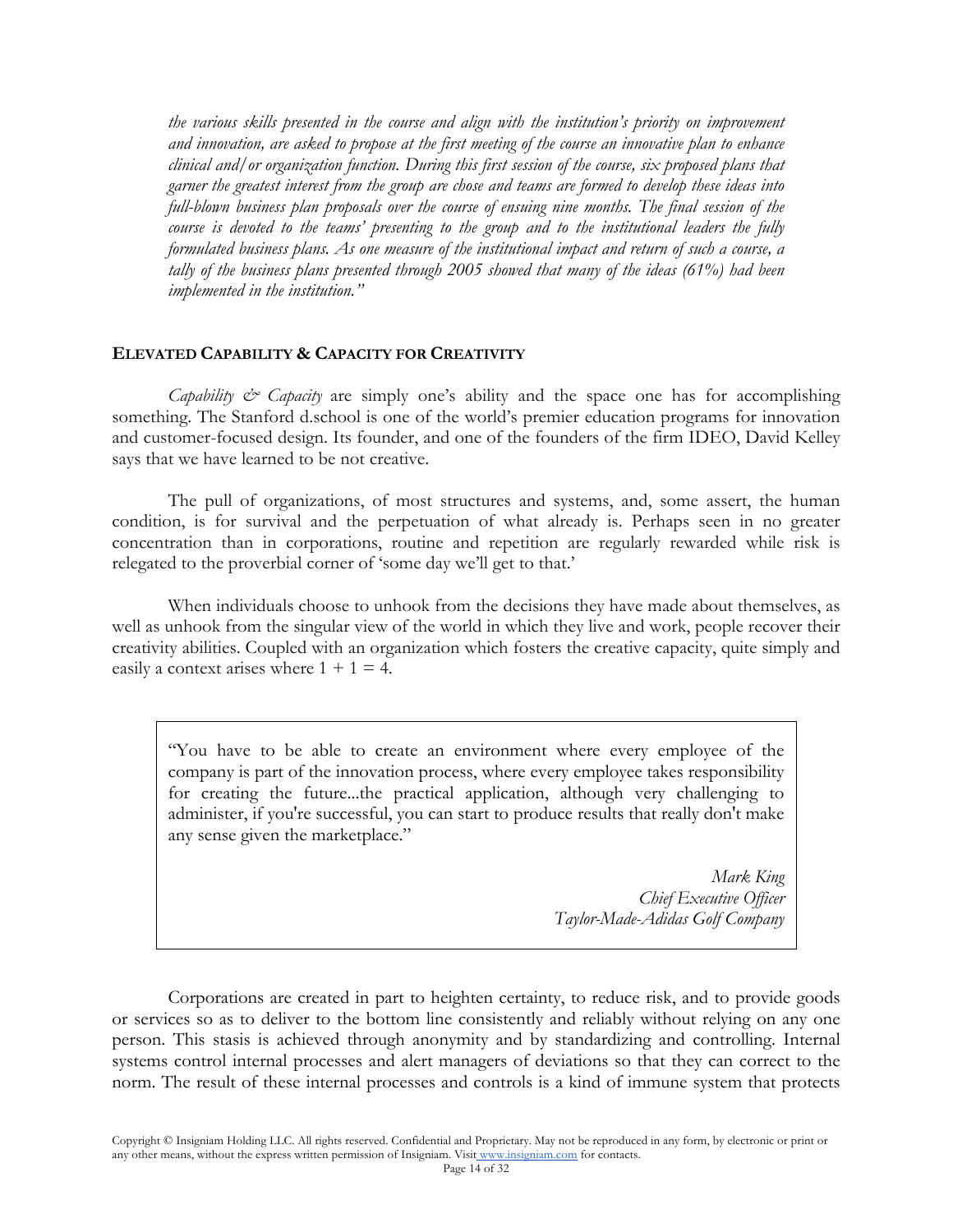the company from surprises and deviations. The cynical might declare that a corporation is where creativity goes to die.

At the d.school, students learn that routine, which is intended to drive out variation and failure, will always produce more consistent results than innovative work which increases variation and the expectation of failure. Stanford Professor Robert Sutton provides this admonition to his students, "Organizationally, routine tends to get rewarded, but little progress is ever made. Where is your place for failing?"

Dr. Sutton's colleague Professor Hayagreeva Rao asserts that the biggest enemy of innovation is silence. In an environment like Superior Health where routine and preventing failure or mistakes is rewarded and reinforced, there is little to no conversation about or for innovation. Design, creativity, and innovation, it could be said, are about bringing one's full mind to bear to stand in the experience of another with true empathy. It is in this place that the genesis of innovation lays: defining, ideating, prototyping, testing, and standing in the experience of another with empathy.

### **CORRECTED CORPORATE MYOPIA**

*Corporate Myopia* is a condition where the preeminence of today's business model supersedes the importance of the future business opportunities, resulting in a near-sighted and limited perspective. Corporate myopia looks like Blockbuster-in-a-Netflix-world wherein executives mistakenly view their business model one way while the market views it quite differently.

Perhaps the most poignant example of corporate myopia facing healthcare today revolves around the transition from volume-based care to value-based care. With decades and, for some people, their entire careers spent operating in no other business model than volume-based care, many executives, physicians, board members, policy makers, and stakeholders will have no place from which to think or imagine their business than from that which they already know. Moreover, many will be stuck because, as one Johns Hopkins physician leader said, "It is hard to see how hospitals could possibly re-engineer to really meet the cost challenge since they are still largely on a volume-based business model."

Superior Health executives and its board are well aware that the transition through which healthcare is currently going due, in large part, to the Patient Protection and Affordable Care Act (aka, Obamacare) requires a complete shift in where and how revenue is generated for the system. The executive team is judiciously making appropriate choices to navigate the obstacle-laden path, and for this leadership, action, and foresight they deserve much credit.

However, this focus on revenue and fiscal matters comes at a real cost to innovation and other initiatives deemed critical to the organization and the fulfilling of its mission. Without the Obamacare-initiated changes to the business model, Superior Health's attention and focus on financial performance has the organization not be primarily patient-centric in its approach or ways of working. A finding in Insigniam's initial cultural assessment from a few years ago was that at Superior Health patients were an 'of course,' or said differently, an also ran. Today, Superior has shifted its attention more toward patients than had been the practice. However, the decreasing patient volumes and correlated revenue pressures felt with the coming of the new world of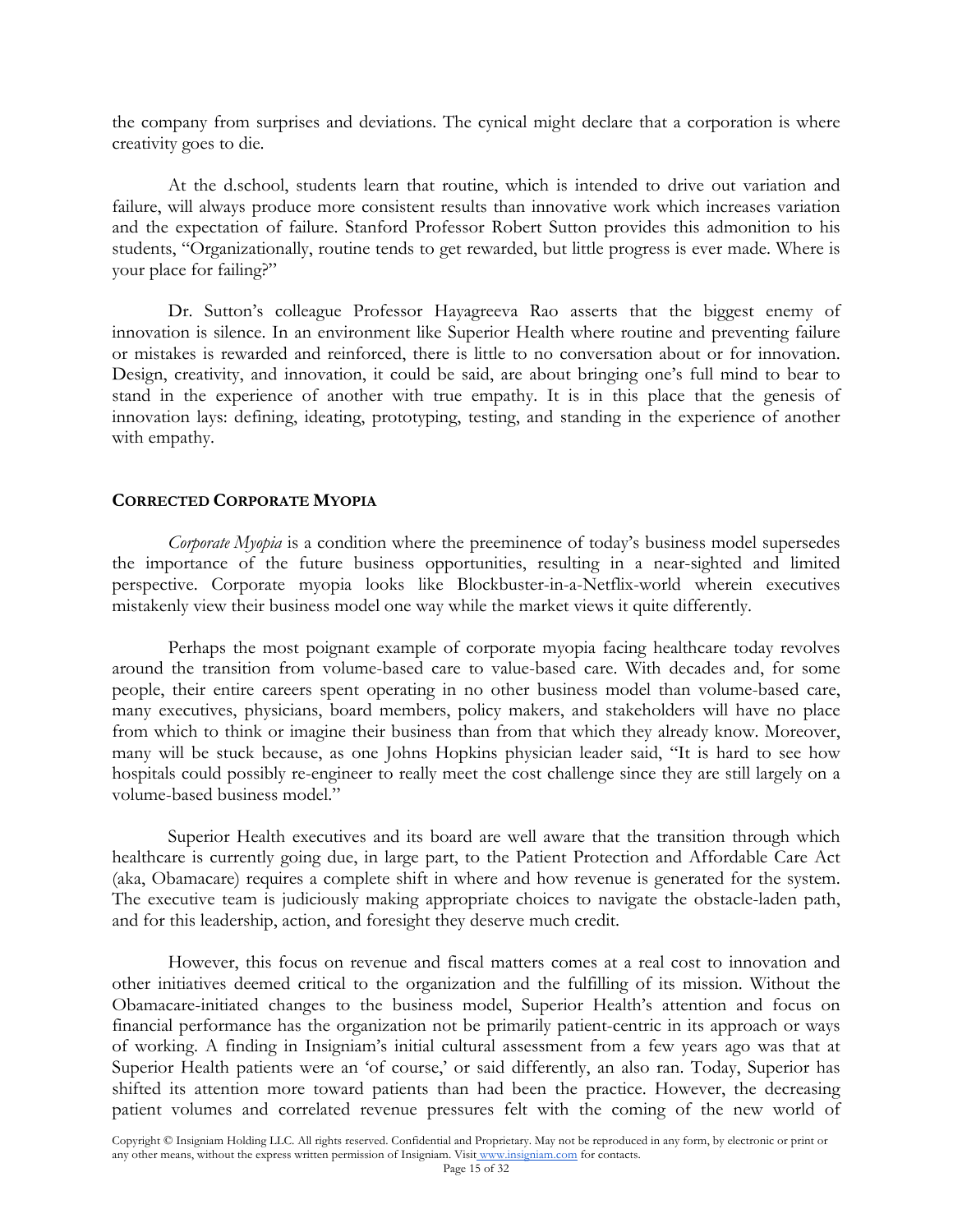healthcare have usurped nearly everyone's attention to revenue streams and balance sheets. Not only are Superior's leaders not being true to their stand for innovation, they are not being the leaders in this area they are committed to being. They are hesitant to take the lead and initiate a bold reinvention of the Superior Health of the future—a health system that leads the nation in transforming health care. This redesign will most assuredly have negative financial returns in the near turn and herein the corporate myopia cannot see any viable pathway that is laden with financial risk.

By way of example of leading the way, Dr. John H. Noseworthy, president and CEO of Mayo Clinic, said that several years ago he, with the other senior executives, decided to bite the bullet and rebuild their business model on a value-based paradigm. Given Mayo's already-existing commitment to providing a great place for physicians to practice and to provide extraordinary care for patients and the fact that it is an integrated medical group practice, the transition was embraced quickly by the clinics employees, was made with less-than dramatic disruption, and did not impact revenues or margins significantly. It should be noted that Mayo does not participate in Medicare except as required by law but does participate in the Medicaid program of five states.

In his 1996 book *Only the Paranoid Survive*, Intel CEO Andy Grove put it well: "Strategic inflection points offer promises as well as threats. It is at such times of fundamental change that the cliché 'adapt or die' takes on a true meaning." Those organizations that wait for others to discover new models often are too late. The organizations that sustain their success continuously ask whether innovation is needed and search for new opportunities (S.D. Anthony. The Little Black Book of Innovation. 2012).

Dr. Noseworthy pointed out that no one knew what value-based medical care would look like. Instead of trying to find experts who knew the answers, he and his fellow executives engaged groups of people to envision a future for Mayo Clinic and began instituting changes. He said that they had to be open to new ideas, stay flexible, and run experiments to find out what would work.

### **EFFECTIVE EXECUTION**

*Execution* is at the heart of innovation. Results are the only game in town.

"If you have great ideas but you don't implement them — or you don't do it very well — they're of little value."

> *Professor Robert Sutton Stanford Graduate School of Business*

Perry Klebahn, formerly of Patagonia and Timbuk2, says that innovation is about developing creative confidence which comes from practice, repetition, and retrying. He asserts that the best place — and perhaps the only place, in some respects — for innovation to come alive is with real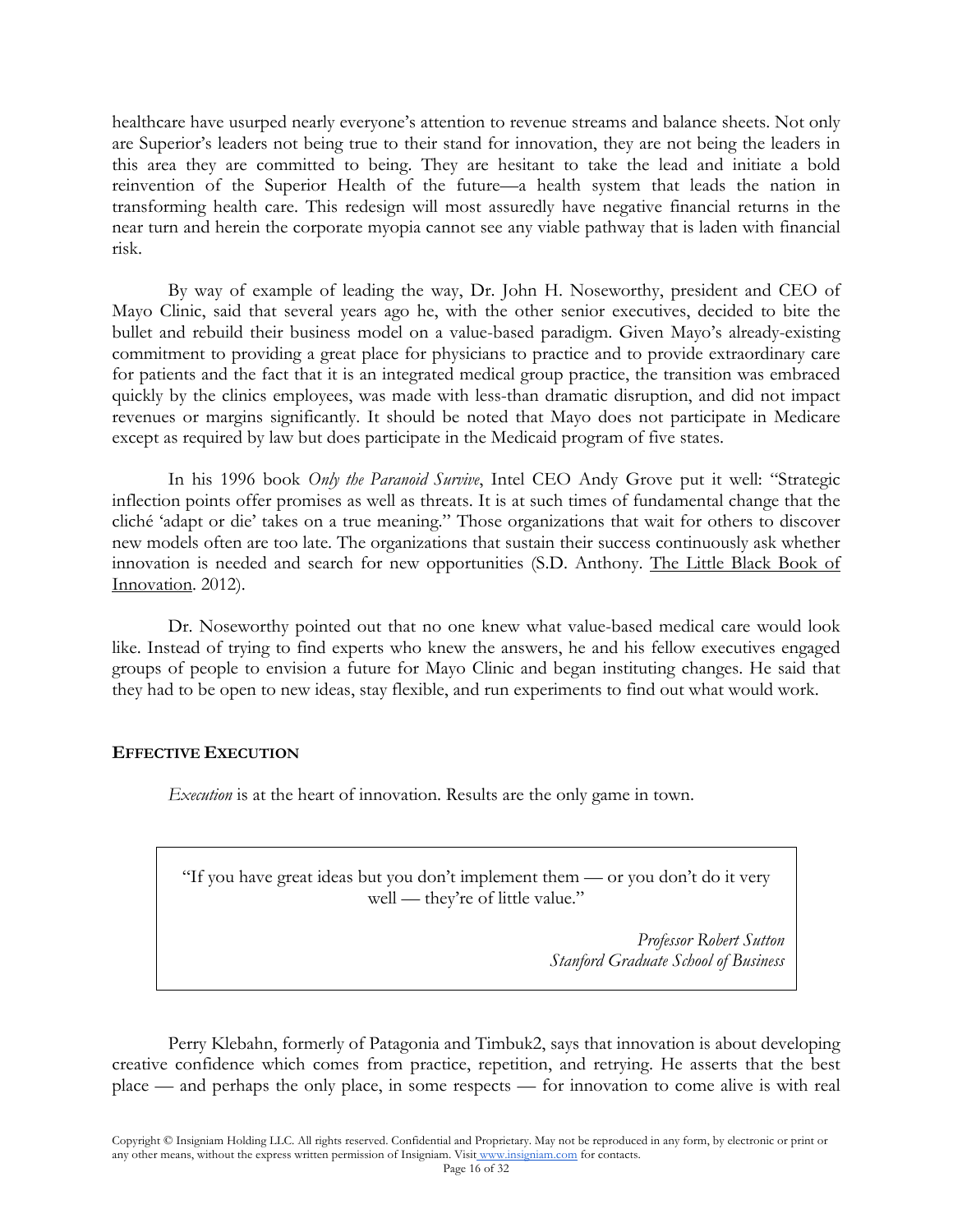projects and experimental learning. Ideas, it could be said, are similar to birds: one in the hand is worth two in the bush.

Effective execution does not just happen. It is the result of practice and honing. For Superior Health, the people of the system are well practiced in routine, in following protocols, and in operating consistent with set structures and practices. What is missing, ultimately, for the effective execution of innovative ideas for Superior Health is the laboratory, resources, time, support, and empowerment to practice what the executives of the system assuredly hope one day becomes perfect.

Any enterprise invention or reinvention is based on five straightforward questions:

- 1. Who are my customers (and those I don't want to serve)?
- 2. What will we offer?
- 3. How will we make money?
- 4. What will I do in this concern?
- 5. How will we defend against competition and our profitability?

Though useful questions to ask, an organization that builds an innovation machine is able to experiment, rapidly prototype, and commercialize an innovation. The people of the organization are practiced in the art of reframing: while routine is about looking at the same old things in the same old ways, reframing is about looking at the same old things in new ways. People have been trained and have practice in being creative; that is, they do new things with old things. Remember the lesson in the ultimate game changer so far in the  $21<sup>st</sup>$  century: Apple's first iPod was made from completely off-the-shelf components, only the interface was new. That did not just happen; it was effective execution that was the result of plenty of practice, experimentation, and retrying.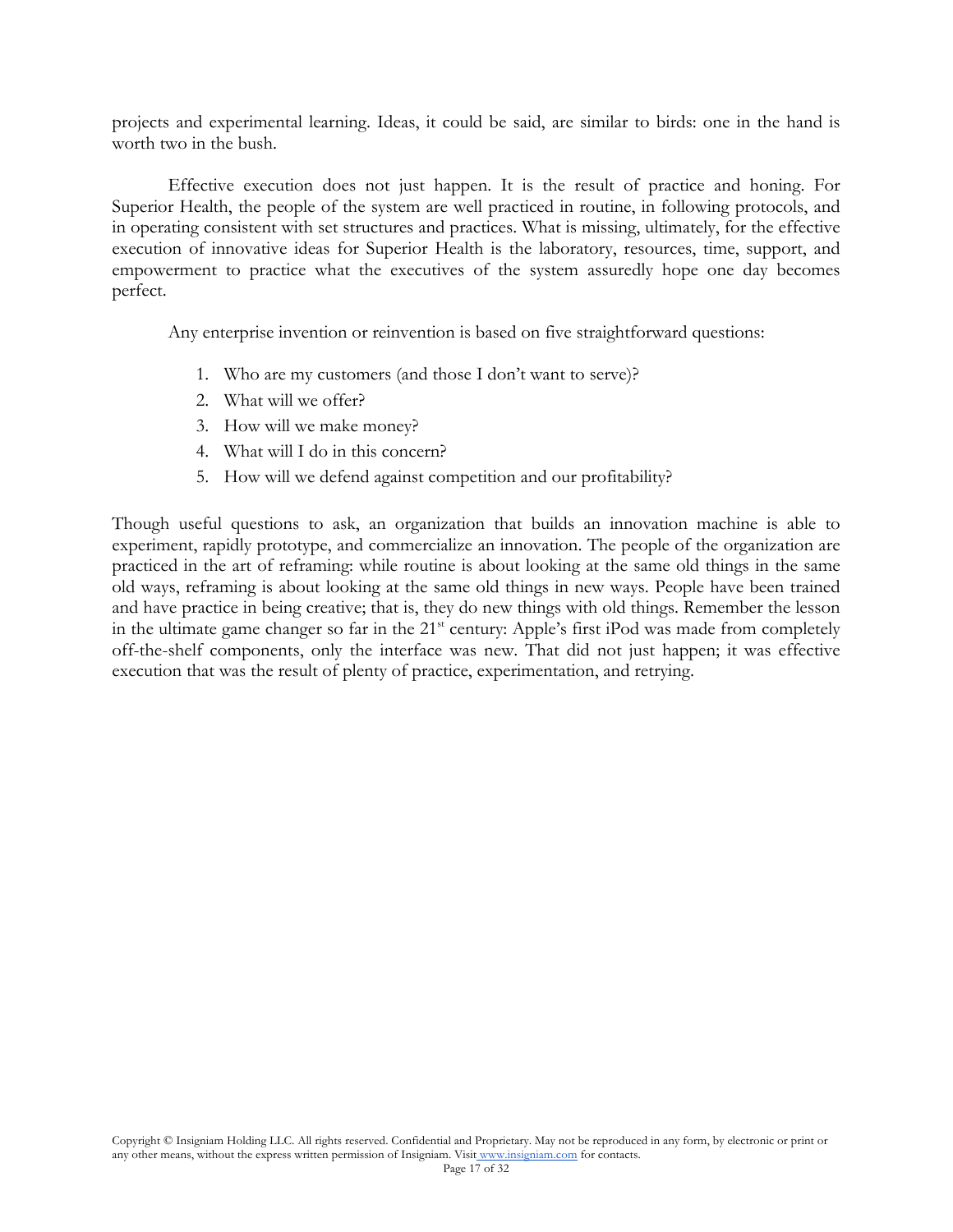#### **CHAPTER 4: THE FOUR PILLARS OF INNOVATION**

In working with some of the most innovative and creative people found in the world of manufacturing, information technology, finance, executive management, sales, marketing, research and development, and middle level management in every industry and nearly every geography in the world, it has become apparent that there are **four key aspects** of an organizational framework needed to institutionalize and sustain innovation. We call these "*The Four Pillars of Innovation*."

The Four Pillars of Innovation that must each be addressed and become integrated into the ways of operating, culture, and practices of an organization are:

#### 1. **Leadership Mandate**

*The senior leadership commitment to innovation, which could include tangible structure changes, clear accountability for those involved, and an impassioned appeal.*

### 2. **Dedicated Infrastructure**

*The establishment of an infrastructure for innovation so that it has a home, resources with which to operate, and metrics to assess its performance.*

#### 3. **Supportive Corporate Culture**

*The establishment of rules, norms, and recognitions in support of innovation will ultimately create a culture that is supportive of innovation.*

### 4. **Proprietary Innovation Process**

*The development of a specific process for identifying and evaluating new business opportunities, e.g., the Discovery Process.*

Detailed in the following four chapters is Insigniam's assessment of Superior Health's readiness in regards to each of the four pillars. Each pillar is intended to simultaneously stand on its own while being correlated to and supported by the other three pillars. In the final chapter, we have detailed our conclusions and recommendations for where Superior Health can take potent action to create a culture of innovation within the system.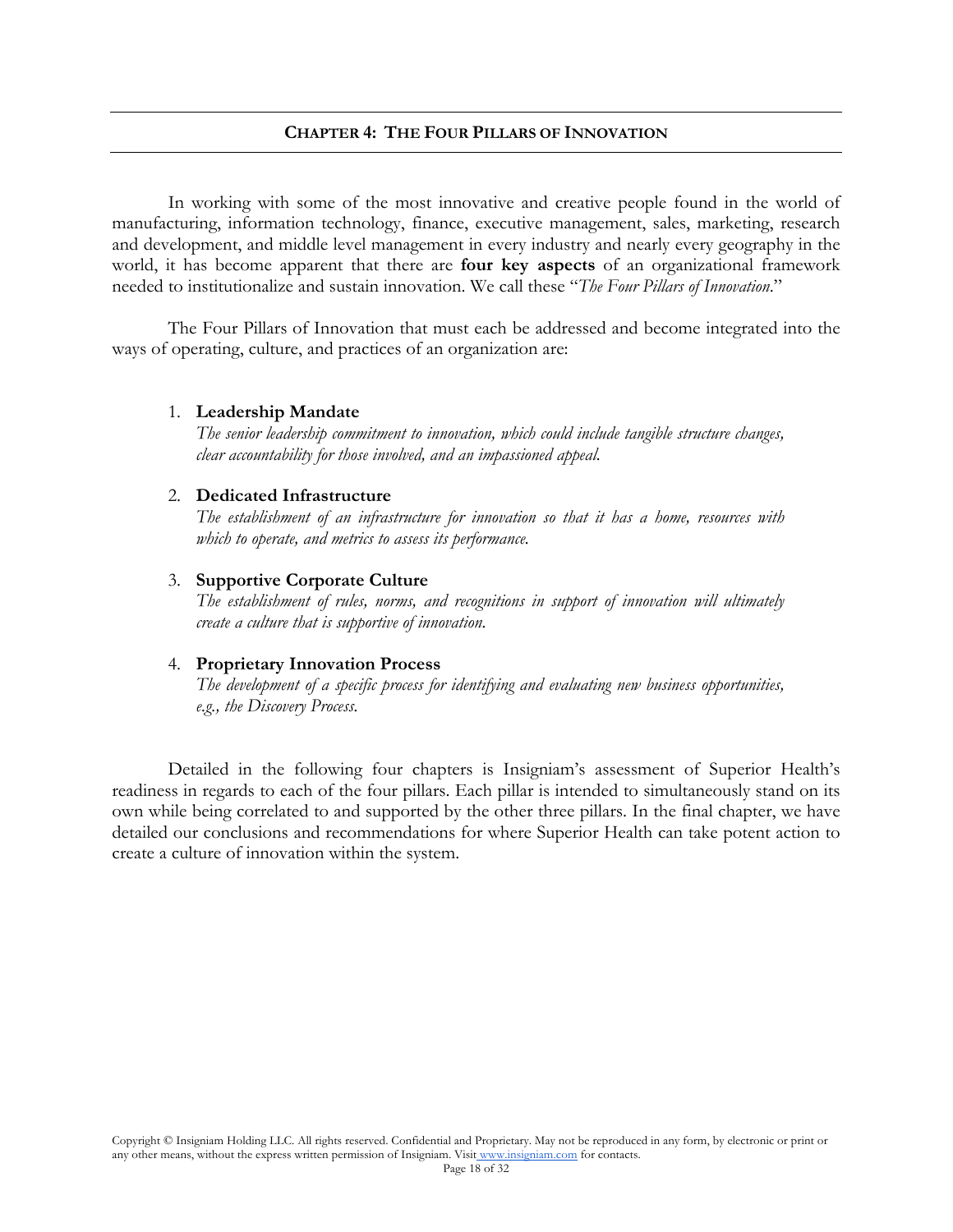# **CHAPTER 5: LEADERSHIP MANDATE (PILLAR #1)**

Superior Health has an interest in innovation, not a clear mandate. What is evident from the interviews is that leadership is seen as receptive to improving existing innovation practices. One person said, "There is good support from leadership for alternate methods." Another said, "I think we have a senior leadership team that is tuned into ensuring that we have resources to provide the care and get the job done."

Of those interviewed, not one person specified that their accountability was innovation. Missing at Superior Health is a clear mandate for innovation, a declaration that is recognized across, through, and bottom-to-top that innovation is critical and necessary to the strategic future of the system. According to some in executive leadership, at Superior Health everything is a priority (and, thus, nothing is a priority).

While there has been definite improvement, one leader stated, "We really don't know how to prepare people for what's coming." The future is calling for what has not been done before: innovation. It is imperative to build a sustainable culture in which innovation can flourish.

Today at Superior, innovation happens in a context of improving the business as it is currently known — what Insigniam calls Horizon 1 innovation — rather than in the reinvention necessary for Superior Health to fulfill on its strategy. Organizations that outperform their peers invest in a portfolio of innovations across three horizons:

- 1. The core business (Horizon 1)
- 2. Adjacent markets to the core business (Horizon 2)
- 3. Transformational business models which may be in completely new realms, services, or markets (Horizon 3).

Top-performing organizations allocate their investments over all three horizons: 70% in Horizon 1, 20% through Horizon 2, and 10% across Horizon 3. (Nagji and Tuff. "Managing Your Innovation Portfolio." *Harvard Business Review*. 2011).

Below are examples of innovations within each horizon:

### • **Horizon 1 Core: Improve How Today's Business Performs**

*Better MRI machines, remote pacemaker monitoring, simplified billing processes, or performance management*

- **Horizon 2 Adjacent: Expansion into New Categories** *Adding new specialties at a hospital, community education, or an outpatient facility*
- **Horizon 3 Transformational: Entirely New Business Models** *Opening non-tertiary facility care, creating pharmacy-based "one minute clinics," or reading X-Rays for patients in remote geographies without access to equivalent levels of care*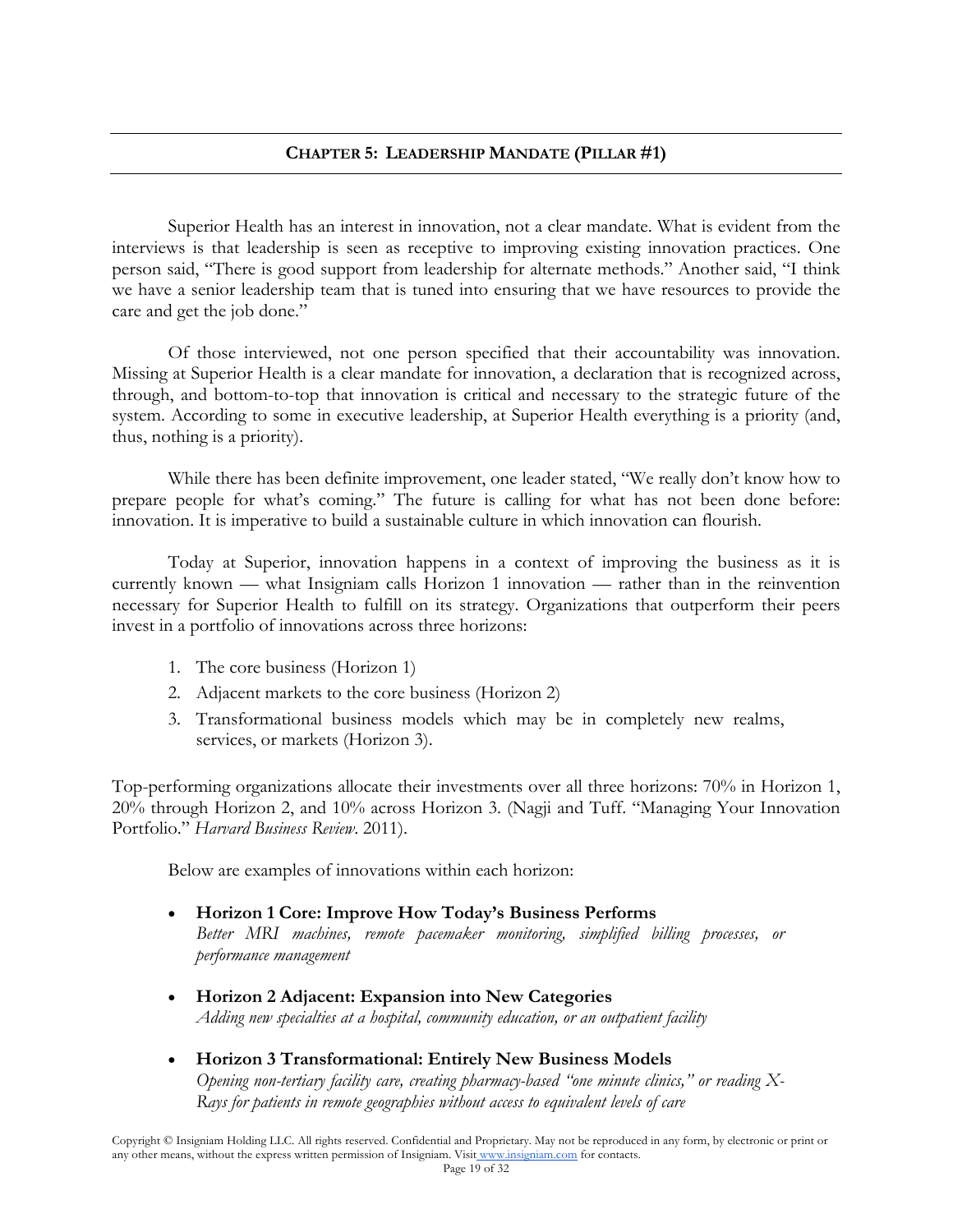# **CHAPTER 6: DEDICATED INFRASTRUCTURE (PILLAR #2)**

There is no one-size-fits-all recommendation for corporate infrastructure to implement innovation. Every corporation is different, sometimes radically so. Moreover, as is the case with infrastructure, systems, and processes, what works in one place may not work in another given the different organizational culture, business approach, or network of conversations.

It is clear that for innovation to thrive there are clear and necessary elements of a dedicated structure that are necessary for success. Those include:

- 1. A clear and established organizational home
- 2. The necessary and sufficient resources with which to operate
- 3. A set of clear and specific metrics to assess performance
- 4. A register for the value generated by the innovation work

### **A CLEAR AND ESTABLISHED ORGANIZATIONAL HOME**

A clear home is needed in both an organizational accountability context, as well as a physical context. It is our assertion that since innovation is not about any particular element of the enterprise, the person accountable for innovation should report to the chief executive officer. To have innovation report to any of the functional silos would place more emphasis on that function, which may not be warranted.

The location of the innovation function is handled differently by different enterprises. Procter & Gamble set up their Corporate New Ventures group on their main campus. Barclays sent the developers of iShares, down the street away from the daily activities of the corporation. The Mayo Clinic's SPARC Clinic is located where the urology clinic was previously located.

Regardless, it is important the innovation group have its own space. Let the group design the space to fit their working style, which will likely include flexible, comfortable, stimulating common space in lieu of typical corporate-gray cubicles. Whatever space is selected, ideally it is capable of accommodating thousands of sticky notes and loud noises, the most prevalent tools of innovators.

### **THE NECESSARY AND SUFFICIENT RESOURCES WITH WHICH TO OPERATE**

People, property, and funding are key resources for integrating innovation into an organization. Because innovation is a cross-functional effort, it requires representatives from each major functional group. If the innovation group is not a full-time accountability, it is critical to have a commitment for a dedicated allocation of each of the group member's time during a given week or month. If it is a full-time accountability, consider carefully both career path and compensation to ensure you get the strongest people possible for the group.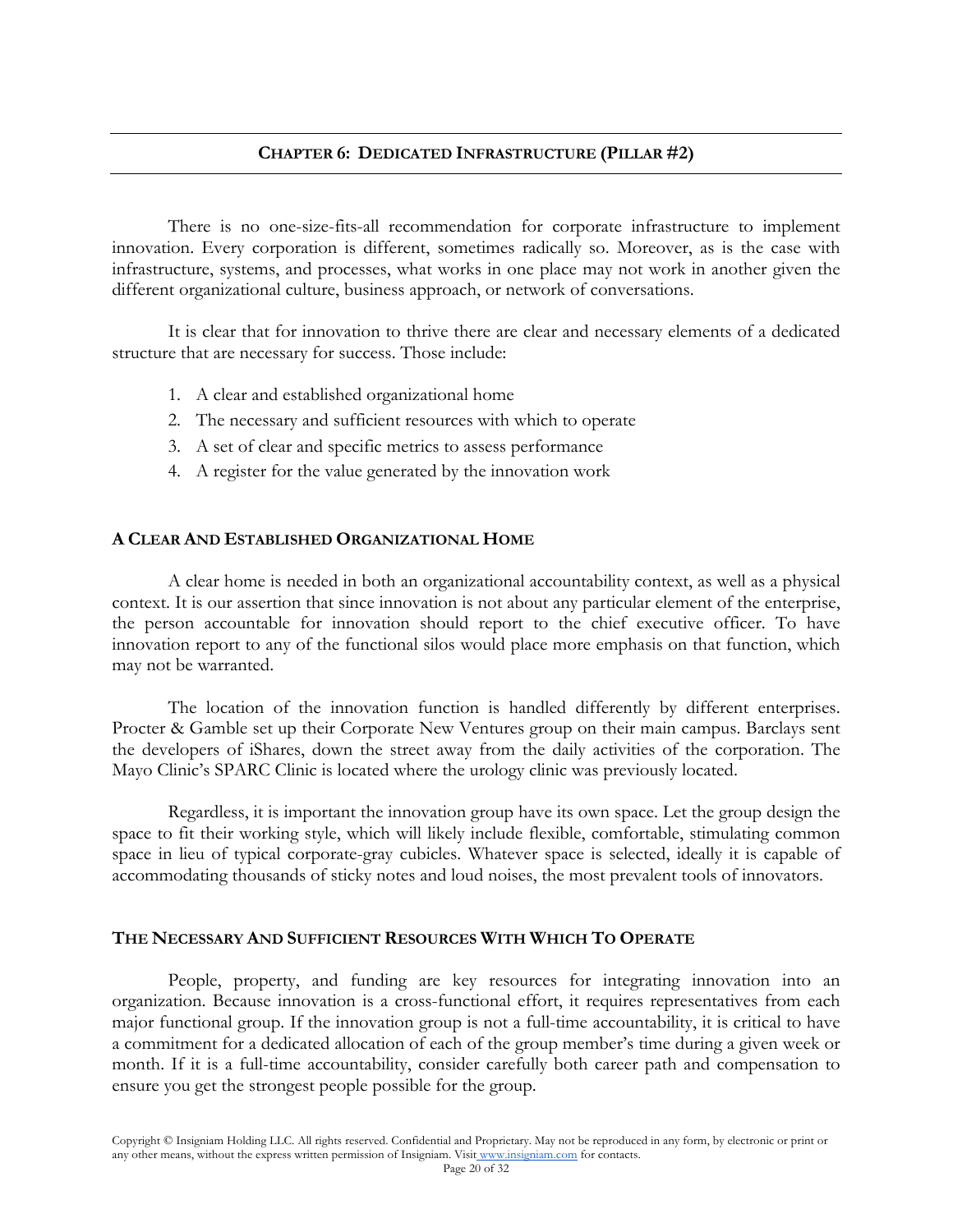As for the type of people, it is not necessary to staff only with "creative" people. Dr. Sutton of Stanford believes that innovation requires "a few grumpy and pessimistic people as they are better at finding flaws, pulling the plug on bad ideas, and not throwing good money after bad." A team diverse in thought, perspective, experience, point of view, and approach who are all comfortable with ambiguity and possess the collective skill set necessary to gather insights from patients and other sources and implement new strategies is critical. For Superior Health, like many organizations, the operative word from the list above is 'implement.' As one Superior Health leader states, "The support is endless. The resources are there, execution is the challenge."

Determining funding levels is another major resource component. We suggest two approaches to answering this question. First, ask how much the organization would be willing to spend to identify a new business capable of generating yearly revenues equivalent of 1% of the annual operating budget. Secondly, consider how much money is currently allocated to new services and then pool funds to provide focus to the work. Whatever approach is used, the organization will align on the appropriate amount quickly over time as the enterprise learns of the value of both innovating and the innovations that come from the group. Start small, experiment, learn, adjust, and then experiment again.

#### **A SET OF CLEAR AND SPECIFIC METRICS TO ASSESS PERFORMANCE**

Some see innovation as a fuzzy process of creative people where nobody is quite sure what happens inside or when results can be expected. Such a view is not indicative of a strong innovation function within an organization.

Though scheduling creativity, insight, and brilliance might be difficult, new business opportunities do not simply emerge from a vacuum. They evolve from action and iterations, which can be tracked and measured.

Innovation is a progression of outputs leading to new learning and ultimately to new business opportunities. For example, once strategic frontiers across all three horizons are identified, they can be tracked. Each insight gained represents a value in the marketplace. Insights can be placed in a database where they will continue to have value until the marketplace changes. The total number of insights generated per year can be tracked and managed. Other examples of metrics include the total number and balance of new business concepts, and of course, the number and value of new businesses implemented.

#### **A REGISTER FOR THE VALUE GENERATED BY INNOVATION WORK**

When first considered, good ideas may seem a bit wacky and their fulfillment unlikely. Later, when they are transformed into a successful innovation project, everyone says, "Of course. You just did A, B and then C."

A danger of any innovation initiative is that the value generated by the initiative will disappear into the P&L statement. To track progress and provide support for the initiative and to reduce corporate gravity and correct corporate myopia, a register for the value from innovation is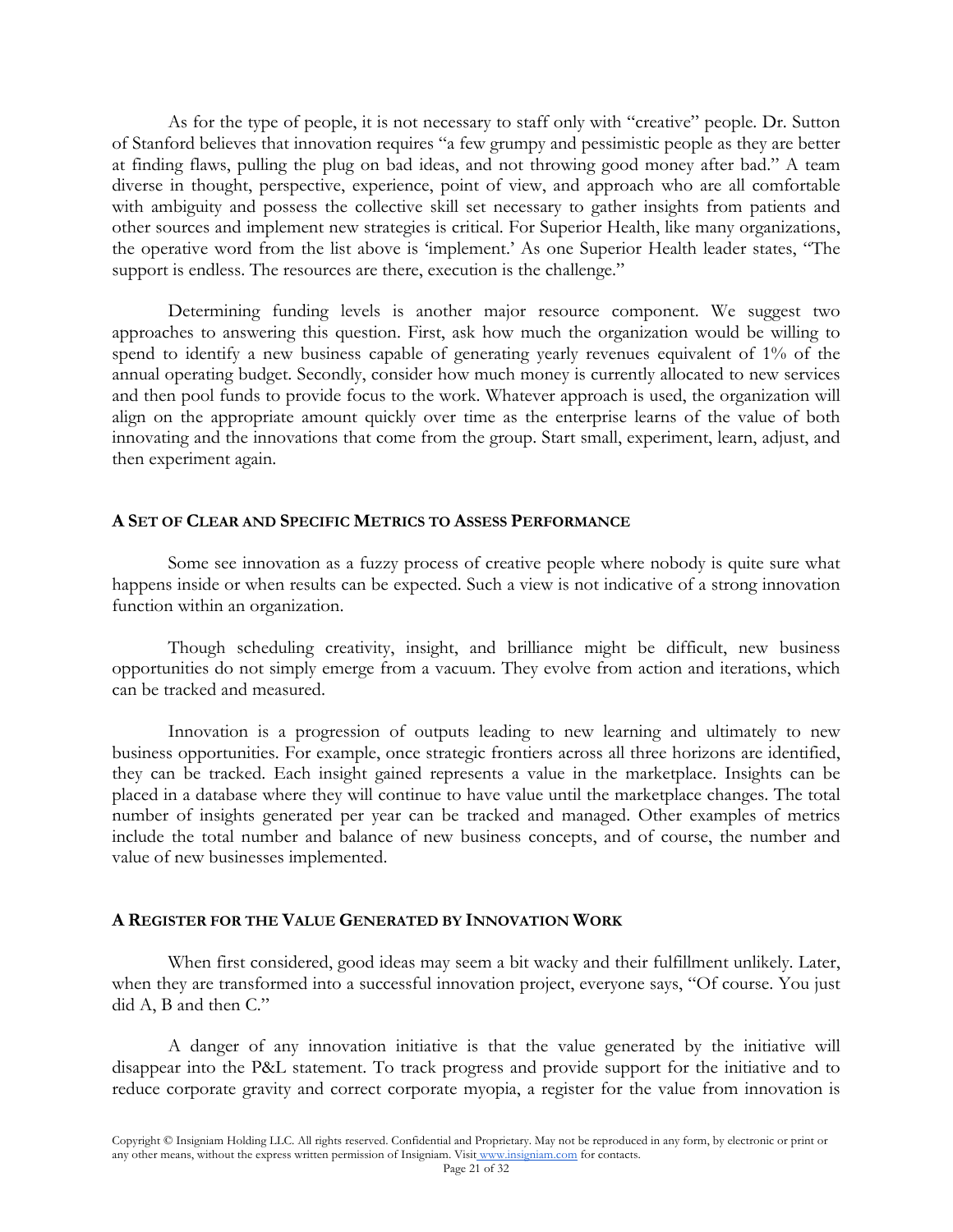critical. This register should be managed by the OIC but calculated by the CFO. It should be public and should be regularly reviewed by the executives.

#### **A CASE STUDY FOR INNOVATION**

The Mayo Clinic has SPARC and the Center for Innovation. The Cleveland Clinic has an Office of Patient Experience with "a \$9.2 million annual budget and 112 people, including project managers, data experts, and service excellence trainers. Its accountabilities include conducting and analyzing patient surveys, interpreting patients' complaints, administering 'voice of the patient' advisory councils, training employees, and working with units to identify and fix problems.

Superior Health is currently on the first step of the innovator's path, ad-hoc innovation. Innovation takes places within task forces and committees. Each team determines its own process for identifying opportunities, creating solutions, and implementing the innovations. That said, in our interviews, people at Superior Health report they do not have time for innovation, even though innovation may in fact save time.

We assert that what is missing at Superior Health is a dedicated time and space for innovation. At Mayo Clinic, this space is known as the Center for Innovation. Mayo says, "Like a giant incubator, the center offers a unique space within Mayo Clinic for nurturing new ideas, enabling them to grow, mature and evolve until they are ready for patients."

At Superior Health, new ideas and processes are tried out on the hospital floor and they either fail or succeed. Not surprisingly, people at Superior Health worry that if they change something and it does not work, it may have dire consequences for patient health. Ergo, few people take any risks. With a proprietary process for innovation in place, however, Superior Health can first prototype new ideas in a safe environment, going through multiple iterations to learn what works and what does not work, before implementing a new idea with patients. Rather than being a negative, in innovation, realizing mistakes quickly and learning from them provide useful insights for further innovation.

In summary, Superior already has pieces of the infrastructure. Black Belts are a potent resource for innovations in quality. Breakthrough Masters can lead breakthrough projects to execute innovation and continue to build a supportive culture. If added to new capabilities in creativity and prototyping along with an Innovation Leadership Council, these can be integrated into a new Office of Innovative Care.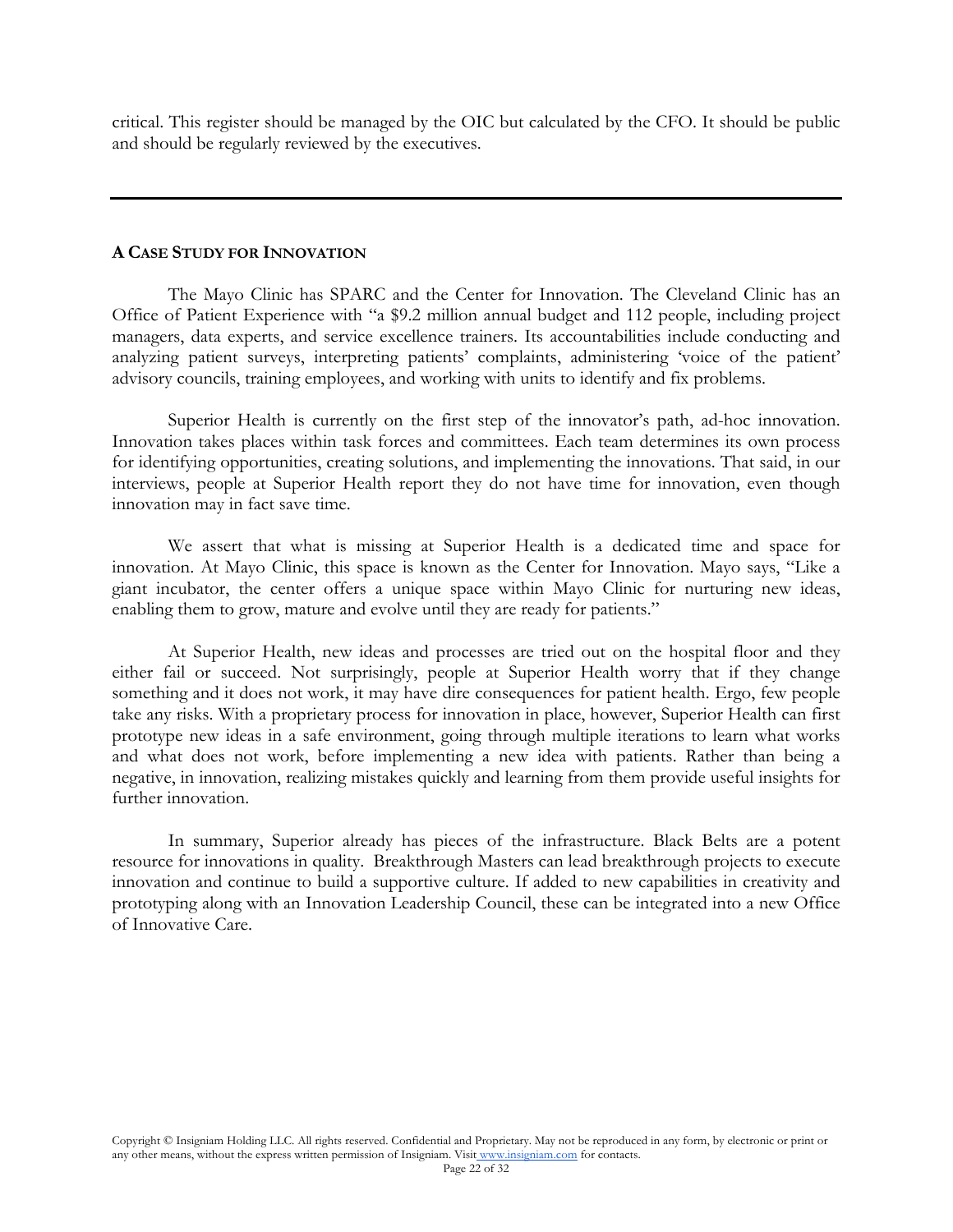# **CHAPTER 7: SUPPORTIVE CULTURE (PILLAR #3)**

An organization's culture — its values, beliefs, and norms — is critical to innovation. Organizations vary in their ability to innovate depending on the interplay among several key success factors. When effective, these factors help support an innovative culture; when absent, they present barriers to innovation.

> *"Creating a Culture of Innovation" Agency for Healthcare Research and Quality*

The executives and employees of Superior Health see themselves as caregivers, responding to the needs of their coworkers and patients. A significant number of people surveyed said "caring for patients" was what most satisfies them about working at Superior Health. The most-mentioned strength of Superior Health was that people cared about each other. However, there is a lack of a supportive culture on the part of some employees and some of the physicians. Successful implementation of strategic innovation efforts require the alignment of all constituents involved as people generally support what they help create.

As addressed in earlier parts of this assessment, Superior's organizational culture is strong in so many areas. Frankly, it is ripe and ready to be leveraged to significantly up the level of impact the organization is able to make. The preparation and transition to "the New World" has already prepared people for a big change; Superior would be foolish not to leverage that to drive innovation into all parts and places of Superior Health.

#### **A CASE STUDY FOR INNOVATION: KAISER PERMANENTE**

Consider Kaiser Permanente and what got created from their leveraging of their own culture which is centered on the patient and on leveraging technologies and insights to impact care. Recognizing the first of these, Kaiser leaders began to ask, "How do we get closer to the patient?" One clear answer was by looking at those who provide the most care, the organization's nurses.

The first innovation that came about can be characterized as simply asking the question, "What does a nurse do all day?" Though the answers might seem obvious, some investigation through shadowing painted a different picture. Many nurses were spending a majority of their day not with patients, but on the chores and tasks of reporting and operating within the Kaiser structure and processes. Quickly, a prototype came forward that stripped nurses of anything that was not direct care giving. The results were astonishing: not only did care quality increase dramatically, costs were reduced as waste was eradicated from the nurse's day and satisfaction of the nurse population rose as they were being allowed to do what they do: care for and love on patients.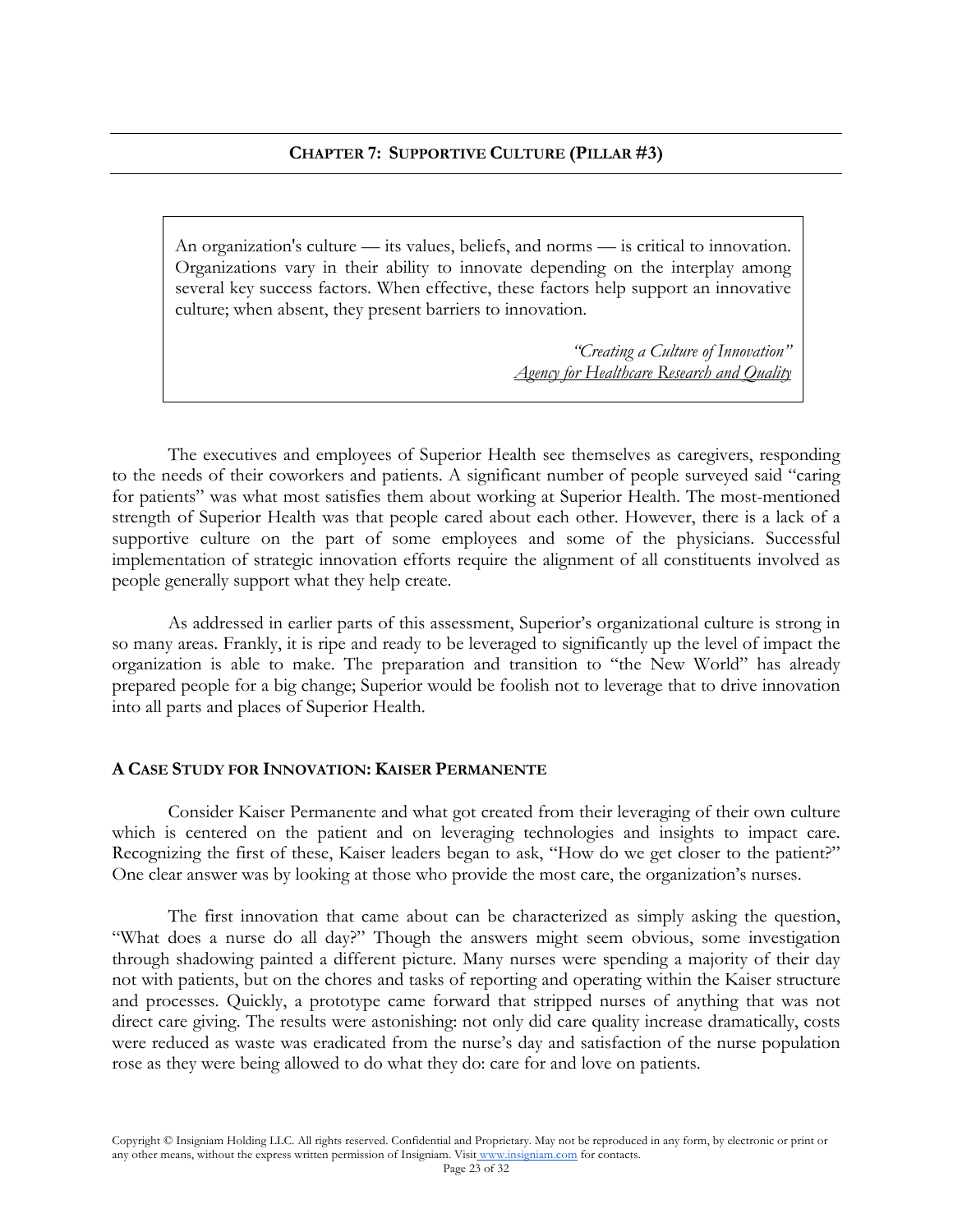#### **PHYSICIAN ALIGNMENT AND PARTICIPATION ISN'T YET A BURNING PLATFORM**

One employee shared during the interview, "Physicians are very independent and they are very reluctant to partner with big brother, the health system, because they will be told what to do." We assert that the reluctance of physicians to partner with the other constituencies at Superior Health results from distrust between the two parties. A different individual commented, "Physicians are still suspicious and have issues from the past that they have not let go of." In any relationship, it takes two to tango.

Creating a supportive culture of innovation is a cross-functional effort and doing so calls forth the need for people from all functions, groups, strata, facilities, and affinities. Enrollment stands at the heart of making the difference, as well as key leaders being willing to take responsibility for those issues that have kept people apart. Superior Health's transformation has come this far without a completely aligned and cohesive employee/physician/stakeholder body. Putting something at stake — the bold and audacious future to which the organization is committed, could work — that cannot be accomplished as things currently stand will likely generate the possibility thinking, partnership conversations, and decisive actions that will complete for people what is currently incomplete and create a context for extraordinary accomplishment.

#### **CARING WITHOUT ACCOUNTABILITY**

When leaders were asked what their accountability is in their role, 41% mentioned patients. Yet, nearly everyone mentioned accountability as a weakness at Superior Health. Many even volunteered that they themselves do not hold others accountable.

The culture of caring at Superior Health seemingly pulls against holding each other to account. One executive admitted, "If we see something and we know it is not fitting in our future, we don't have the hard conversation to address it." Our experience at Superior provides Insigniam with the perspective that people in the organization have it that holding someone to account is difficult because, more often than not, people associate 'accountability' with 'blame.'

At Superior Health, the need for individual accountability and effective execution clash with the universal need to care for and be liked. Absent in this cultural framework is the acknowledgement that holding people to account can also be a form of caring and 'looking out for' other people. As one Superior Health leader puts it, "In the last two years, there has been more of a caring spirit overall for the employees, doing what is right. But, I think leadership lacks some very strong accountability for making sure we listen to and address the things that really slow us down operationally."

Accountability will be a necessary ingredient for successful innovation. It will allow one to make choices and place bets for the future intelligently and strategically. Without accountability, no one knows what changes are actually producing value.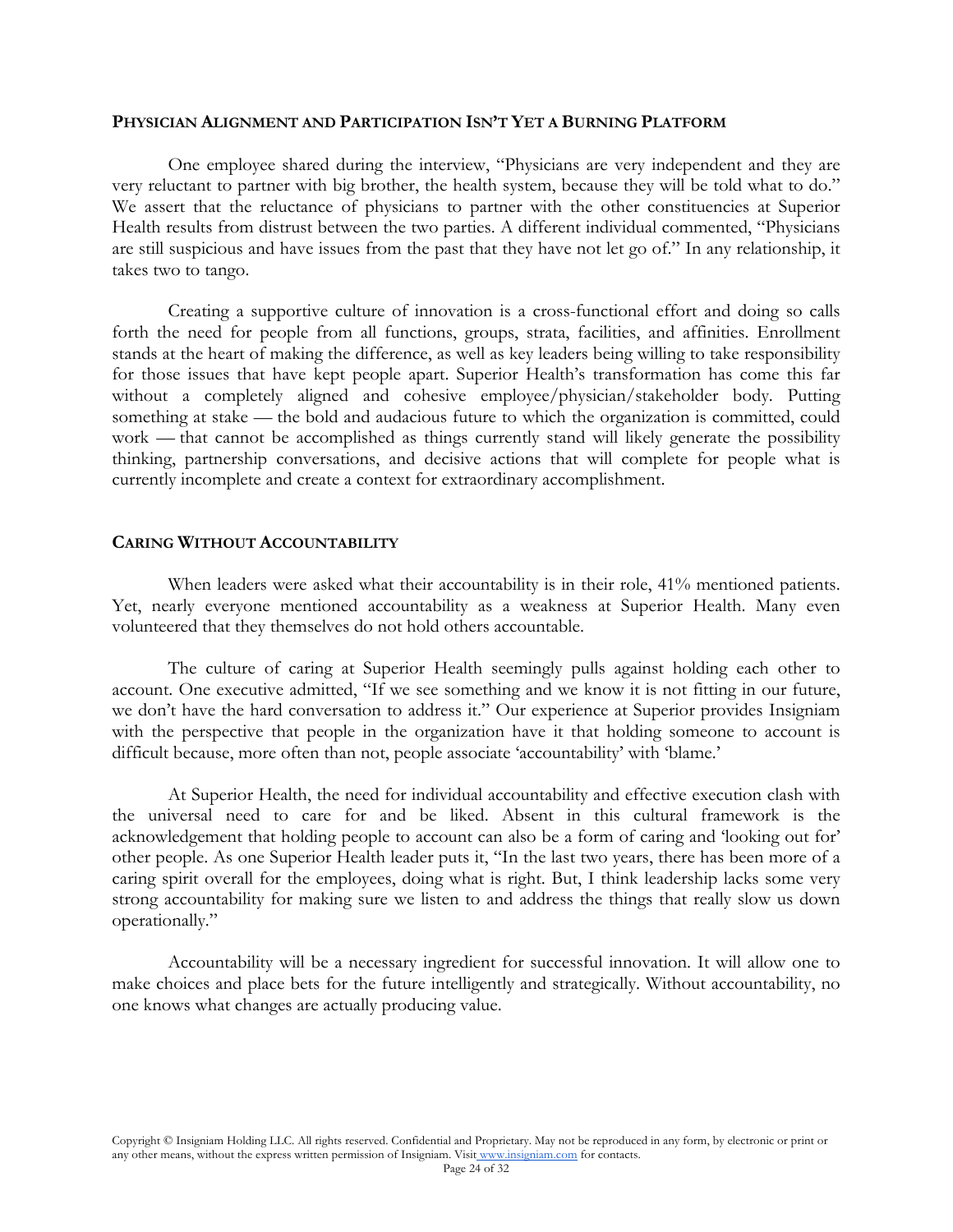#### **CHAPTER 8: PROPRIETARY PROCESS (PILLAR #4)**

In terms of innovation, Superior Health's executives seem to look outside of their organization for the insights, the ideas, and the innovations that will make the difference for the system. Simply, people are looking outside for *the answer*. People are looking for answers to adopt as if those answers actually existed. This is a search for *the future* as if it already existed somewhere out there and is costing the executives the opportunity to empower and enable the organization to boldly invent the innovation future for Superior. By taking on building an innovative future, Superior Health would end up with its own proprietary creative innovation process, a potential source of competitive advantage.

Trying to predict the future is like trying to drive down a country road at night with no lights while looking out the back window."

*Peter Drucker*

An important leverage point for enrolling the people of Superior Health into the possibility of innovation as a way of working is the reality that innovation is very much a process which is a good fit with what employees already know. There are steps, there are structures, and there are particular actions and conversations to take and have.

At Superior Health today, there is no dedicated time for innovation. The biggest obstacles mentioned in fulfilling on one's accountabilities were not insufficient resources or lack of talent, but rather lack of time. As one person said, "Everyday is filled with meetings. I do not have control over my work or building innovation time into my thinking, my week, or my reading..." And that was from someone who knows that innovation is important. We tend to work on those things that occur as important to us. Constituting innovation as Superior's proprietary process will support people in investing some of their time each month in fostering innovation.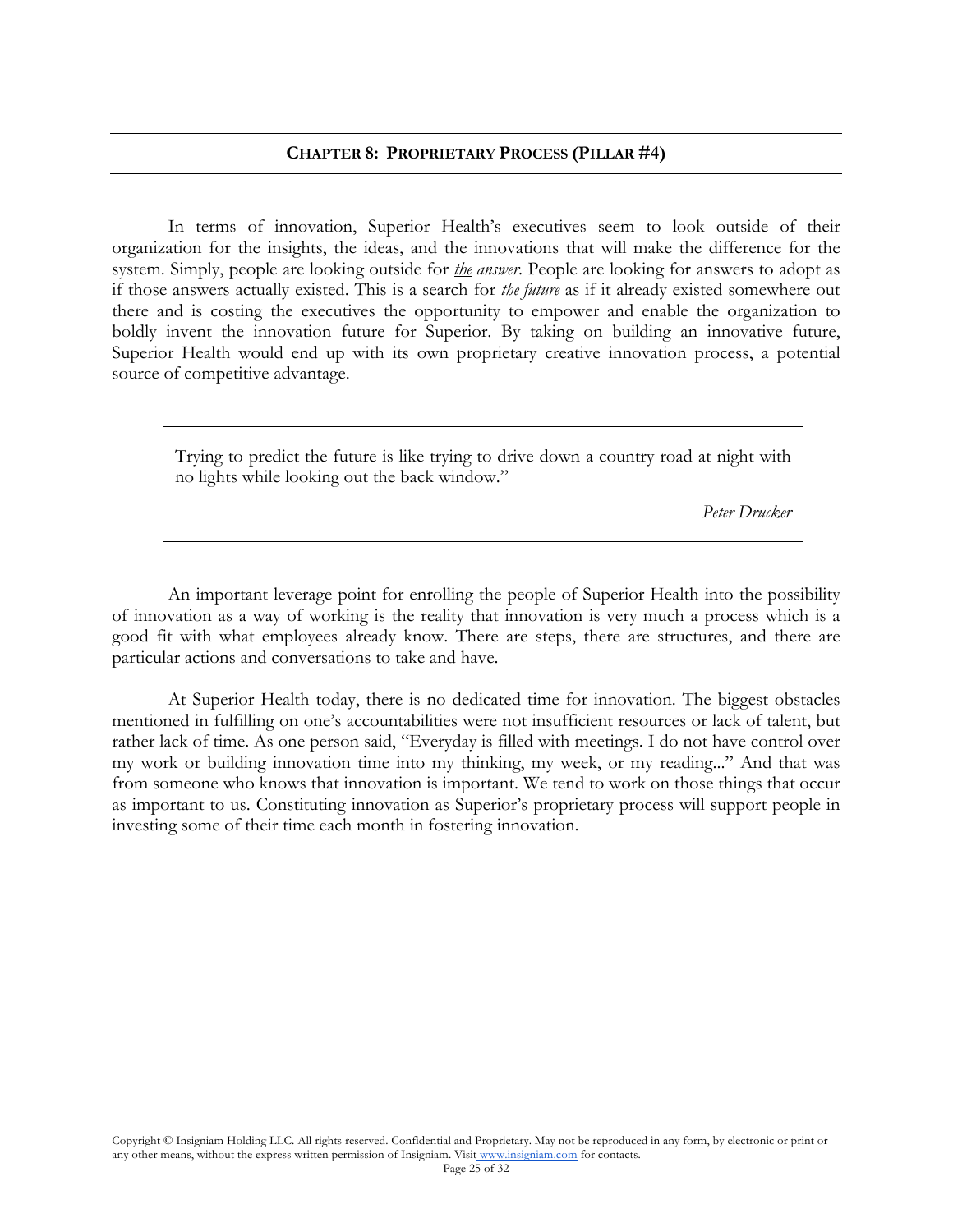#### **CHAPTER 9: CONCLUSIONS AND RECOMMENDATIONS**

The fundamental shift in healthcare is toward managing community health in new ways, many of which will take place outside the traditional hospital setting. Predictably, hospital systems will transform into healthcare systems that support wellness and pre-emptive care, rather than merely caring for the sick or injured, providing acute care. Succeeding in this new space requires a newfound intimacy with patient needs that are not constrained by the traditional way of providing care. Superior Health has been so successful in beginning this transformation, although probably not at a rate that is consistent with its commitment to being a national leader in healthcare. Superior has already built some strengths for, and eliminated some barriers to, effective innovation.

The best way to predict your future is to create it.

*Peter Drucker Author (Deceased)*

**We propose that the next step is creating a bold, inspiring, and challenging future for Superior Health**, a future in which Superior Health is causing health and well being in the communities that it serves and is leading other healthcare institutions to a healthier America. Our assessment is that Superior's executives are looking for answers that do not exist and are thereby missing a once-in-a-lifetime to seize the reins to create and innovate the future of healthcare—a bit like looking for gold in a silver mine and missing the fortune underfoot.

The future is uncertain, unknowable. The future cannot be reliably predicted. But unknowable and uncertain are different than unfamiliar. This is the clearing for creating a bold, inspiring and challenging future.

The main thing is to keep the main thing the main thing.

*Stephen Covey Author (Deceased)*

Engaging and aligning the people of the organization to act effectively and consistent with succeeding in that future and to innovate new ways to deliver top tier outcomes at lower costs, people at Superior Health need to be operating consistent a new *main thing: delivering better outcomes and more value for the patient and the patient's family.* **We recommend that executive management design and commit to a new main thin***g* **and then educate and enroll the people who are Superior Health in the main thing***.* (note: the italicized phrase in the previous sentence is a straw man, not a recommendation)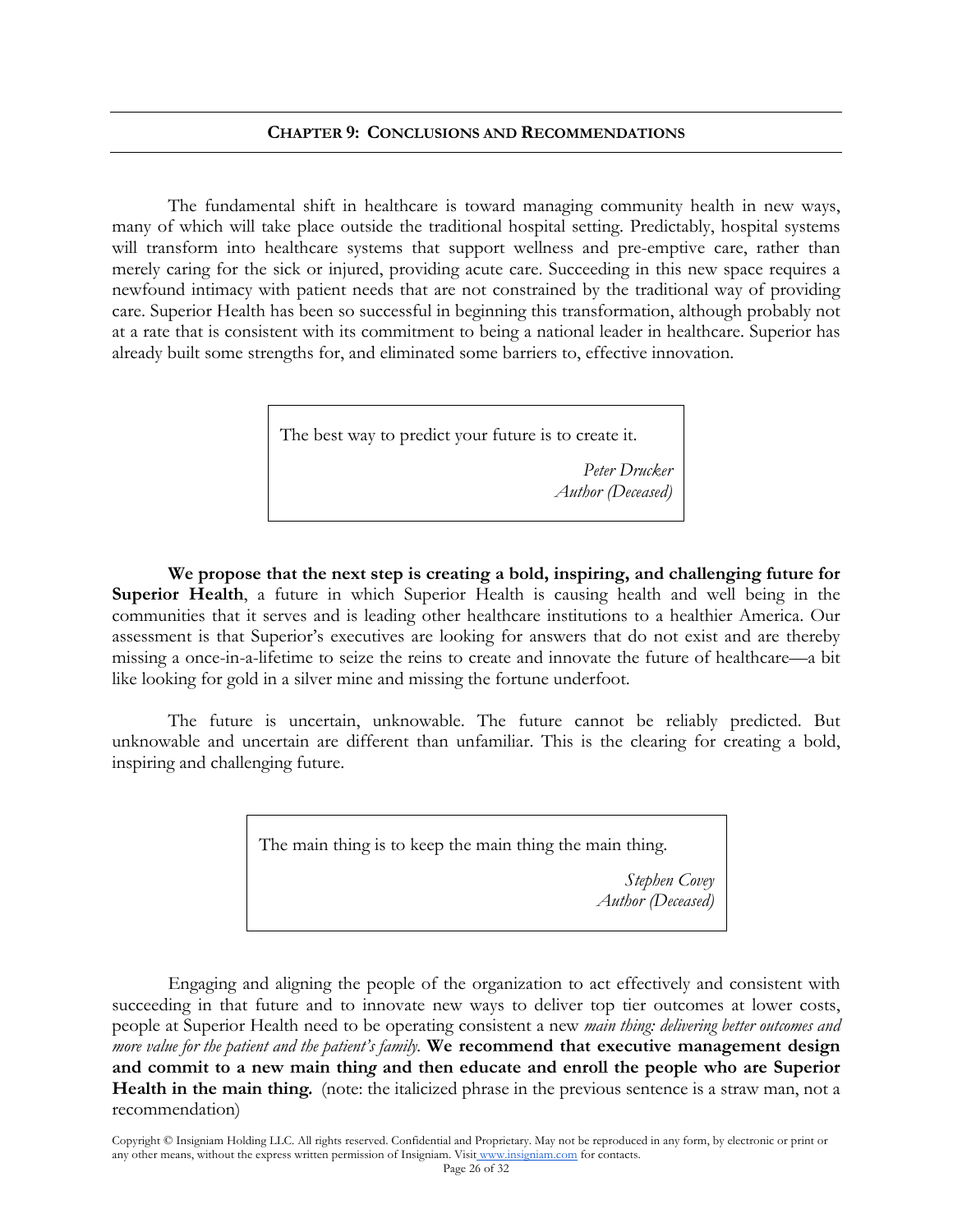This main thing will usurp internal reporting procedures, budgets and financial hurdles and, even, meeting triple-aim metrics as primary decision-making criteria. Instead, working to deliver increasing value to patients and their families—whether that is in the traditional hospital setting or in an as-yet undefined space—will be the benchmark to which all work is measured and prioritized. When people are clear about the main thing, they will be more able to intelligently make decisions about the work they do and to make improvements in the value that they provide to patients.

| The main thing is the main thing. |                                             |
|-----------------------------------|---------------------------------------------|
|                                   | Rex Tillerson<br>$E_O \mathcal{O}$ Chairman |
|                                   | ExxonMobil                                  |

Aligning on this new main thing will bring up a common and consistent question for thousands of people at Superior Health: "How?" Organizing around delivering patient value entails an entirely new way of thinking and acting for Superior, one that will make current elements of the organization redundant or obsolete and that will require inventing and installing new organizational elements. New healthcare ecosystems call for new priorities, new ways of acting, new structures, and new approaches. The answer to "How?" is simple: innovation.

Below we make several recommendations for action to support Superior Health in transforming itself into an innovative enterprise. The system has the opportunity to catapult itself to a new level of excellence in care, business acumen, results, and sustainable achievement through this endeavor. Taking on this opportunity as a commitment initiates a new era for the organization; the behaviors, mindsets, and approaches of the past will not suffice to have the enterprise fulfill this new aspiration.

The organization—especially executive management—has significant leverage points for fulfilling on this aspiration. These leverage points are elements on which executive management can begin working immediately and, if well executed, will produce immediate results, the value of which will outstrip the cost of producing the results—high leverage moves.

### **CREATE AN OFFICE OF INNOVATIVE CARE**

We recommend Superior Health establish an Office of Innovative Care (OIC) to ensure that efforts, resources, and metrics are managed to deliver *horizon 3* innovation. Adding the duties of creating an innovation machine at Superior Health on top of people's existing responsibilities and without a dedicated infrastructure to manage that change will slow the rate of innovation.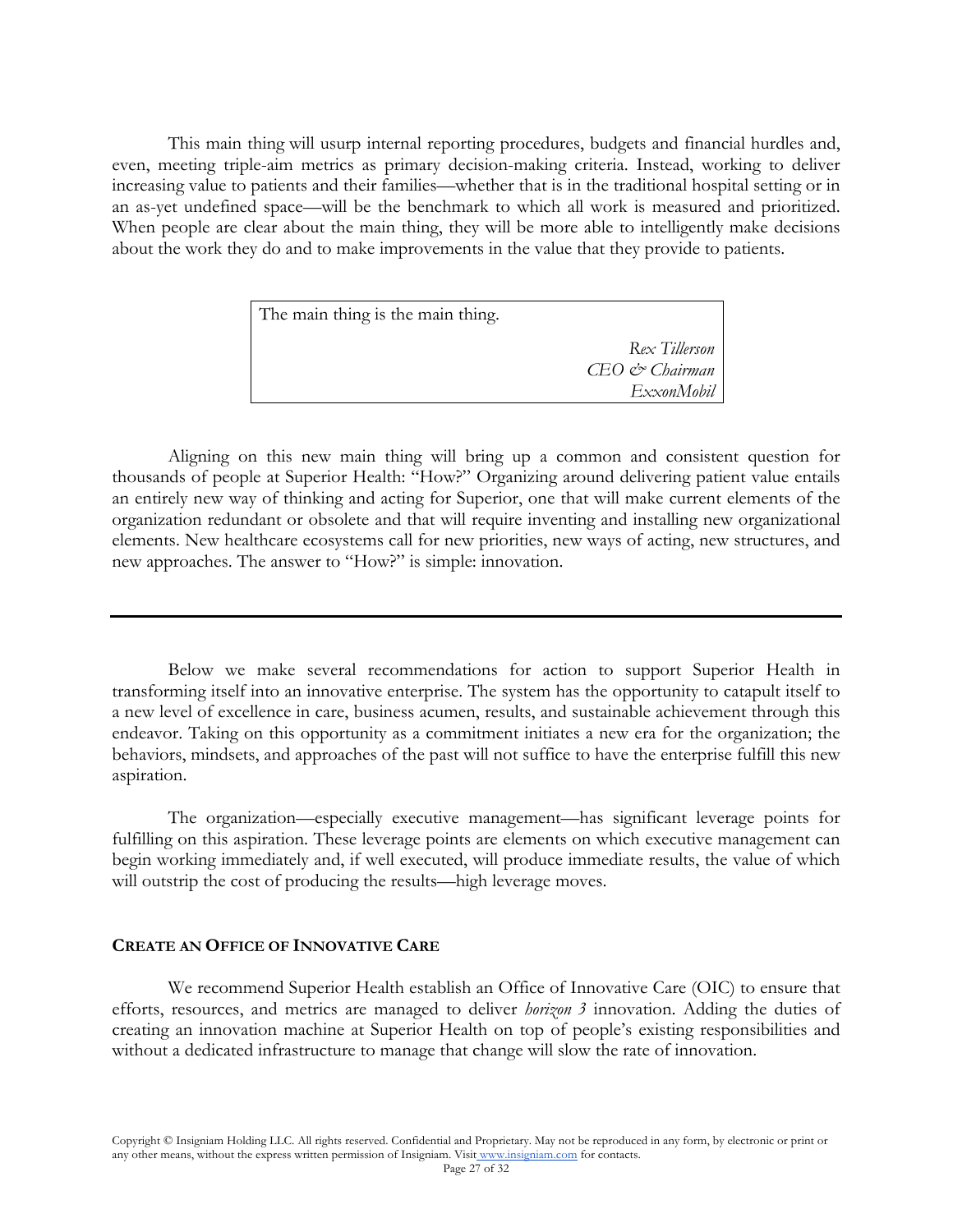A rotating body of representatives from across Superior Health's locations and functions could staff the OIC; a successful two-or-three year stint in the OIC could be seen as necessary for career advancement. The chief innovation officer would report to the president or CEO in order to maintain the visibility of innovation efforts. Assuming the president or the CEO is responsible for Superior Health's future success, the OIC will be shielded from the inclination to cut future programs in favor of meeting today's urgencies.

The purpose of the OIC would be promoting, leading, and catalyzing innovation at Superior Health. Proposed accountabilities for the chief innovation officer and the OIC include:

- $\checkmark$  Invent, develop, prototype, improve, and then implement a proprietary innovation process for Superior Health
- $\checkmark$  Develop, standardize, and document approaches and processes for capturing and sharing patient outcomes and concomitant metrics
- $\checkmark$  Ensure sufficient knowledge and ability, money, people, resources and time for innovation across Superior
- $\checkmark$  Catalyze innovative approaches for utilizing innovation and design thinking in each group, facility, function, and specialty of Superior Health
- $\checkmark$  Act as a clearing house for innovation opportunities that cross functions, locations, and specialties
- $\checkmark$  Invent and manage a process for executive decisions for which innovations deserve investment and amounts
- $\checkmark$  Measure, record, and promote the value generated by innovation work

# **TURN ACCOUNTABILITY INTO THE SECRET INGREDIENT**

If there is a default way of being at Superior Health (common-to-the-point-of-transparency, appreciated and expected way of conducting oneself), it is undoubtedly *caring for others*. While not detrimental to Superior Health's future, if left unexamined and inviolable, the current condition of *caring* at Superior Health limits what is possible for the organization by limiting people's ability to hold each other accountable.

People tend not to hold each other to account because accountability is confused with blame. And blaming is not caring.

To build an innovation machine that can enable Superior Health to succeed in a value-based healthcare environment, a powerful relationship with accountability is required. By *powerful relationship*  with accountability, we mean to say that people understand what ways of being, ways of working and results for which others are counting on them. In addition, people are willing for those who-arecounting-on-them to ask for an accounting of what they have been, done, and produced when it comes time to deliver.

Every element in Superior Health's innovation journey must have an accountable party. Proposed business model changes, quality of the creativity process, the degree to which the organization is enrolled in and effective at innovation, proper work-life balance across groups—all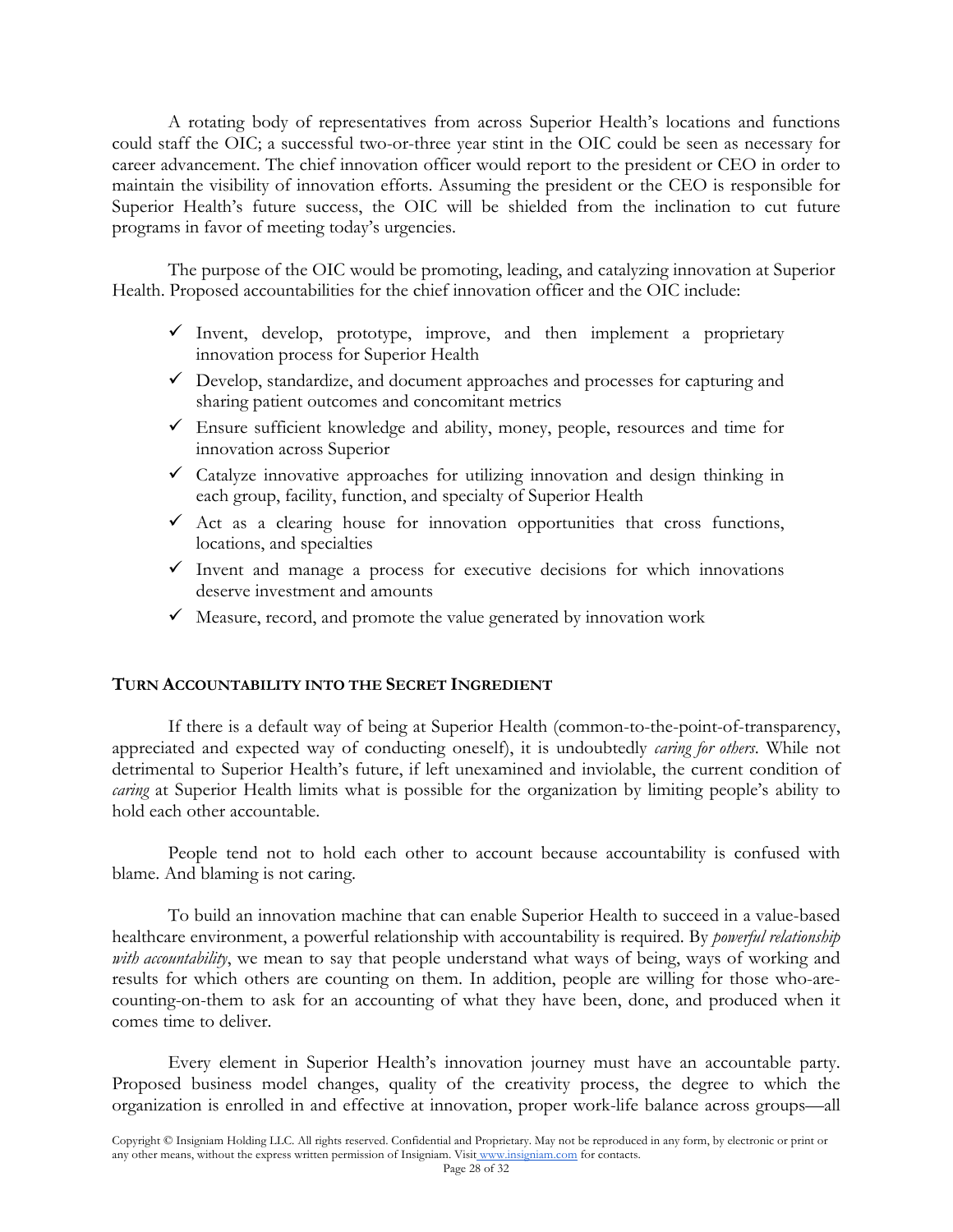of these elements require individual accountability. Embedding accountability in people's everyday practice includes using questions such as:

- "Who is accountable? On whom are we counting that X be accomplished?"
- "Did you accomplish what you said you would accomplish? What did you do to fulfill that accountability?"
- "If not, what was missing, that if present would have made a difference?"

# **TRAIN PEOPLE IN DESIGN THINKING**

Design thinking provides people a structure, method, and tools for approaching innovation, creativity, and inventiveness in a manner that, for most people, is new and novel. Design thinking starts with empathy for the customer.

Given the strong scientific (and financial) backgrounds of so many caregivers and administrators, their education leads to prowess in deductive logic, problem solving, the scientific method, and systematized cause-and-effect analysis. Design thinking provides people with a new construct for innovation that empowers their capability and capacity for tackling wicked problems and being able to reframe the same old conditions in completely new ways.

Design thinking will generate a level of empathy for patients and colleagues not present today at Superior Health. It is clear that people care for one anther; however, sympathy is not the same as empathy. Design thinking helps individuals experience the experience of others not as a conceptual model, but as an on-the-court phenomenon.

# **LAUNCH QUICK-HIT INNOVATION PROJECTS**

Superior Health's best opportunity to begin succeeding in the changing healthcare environment is through a set of quick-hit innovation projects. These projects will marshal the organization's energy and commitment for transformation, something the enterprise has already proven it can accomplish.

Superior Health's first quick-hit innovation projects will be opportunities to accomplish and learn, as well as generate cash. By virtue of the expertise and commitment of the people at Superior Health, concerted innovation projects aimed at moving the organization closer toward flourishing in a *value over volume* healthcare environment will accomplish something of note. Most importantly, however, quick-hit innovations will be an opportunity to engage in trial and error; or, what is known as in the field of innovation as *prototyping.*

Not only will the OIC be prototyping its creativity process and innovation structure, but the broader organization will be prototyping a new way to organize itself, one that includes accepting the inherent risk (of failure) present in innovating. The purpose of experimenting and prototyping is to manage the cost of failure and to understand what does not work, so that the next prototype is more effective. The context of prototyping is the context for Superior Health to adopt in the early stages of its transformation from volume-based to value-based delivery.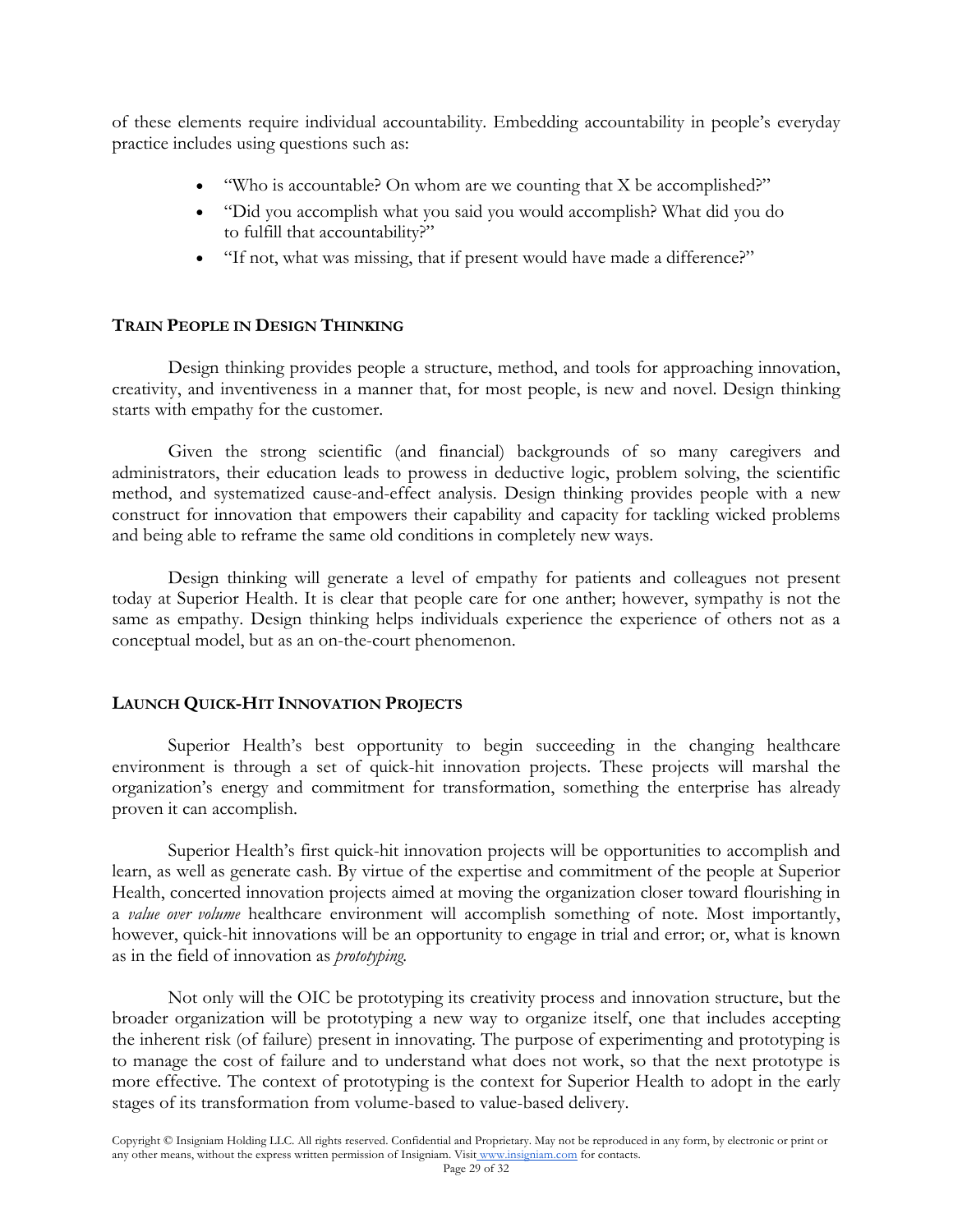The quick-hit innovation projects will be piloted by the OIC (initially, a project management office) and will have:

- A clear deliverable that, if realized, moves the organization toward valuebased healthcare
- Budget and budget authority
- People-hours sufficient to produce the result
- A register to record efforts/accomplishments/lessons

# **ESTABLISH PATIENT-IMPORTANT METRICS FOR PERFORMANCE ASSESSMENT**

You can't manage what you can't measure.

*W. Edwards Deming*

Inventing new metrics can be a source of competitive advantage. IBM's *mean time between failure*, and Xerox's *click rate* are examples.

The healthcare industry's metrics have not quite caught up to the current era. To lead the shift in healthcare delivery from *volume* to *value*, Superior Health must use a new measure of success.

We propose the OIC implement the following key metric:

# **Value = Medical Achievements Total Costs**

In this case, *medical achievements* are taken to mean the sum of the medical outcomes of value to patients produced by Superior Health in a period of time, and *total costs* is taken to mean all the dollars spent on an individual's healthcare services.

In addition, we suggest inventing and adopting a new set of metrics that measure what is important to the patient, e.g., mortality, pain levels, new infections and other complications, and irritation with the process. Caregivers would align on these metrics. The metrics would then be recorded, tracked and made available to the entire organization and the public. Predictably, these metrics will then drive improvements in outcomes, quality of care and costs.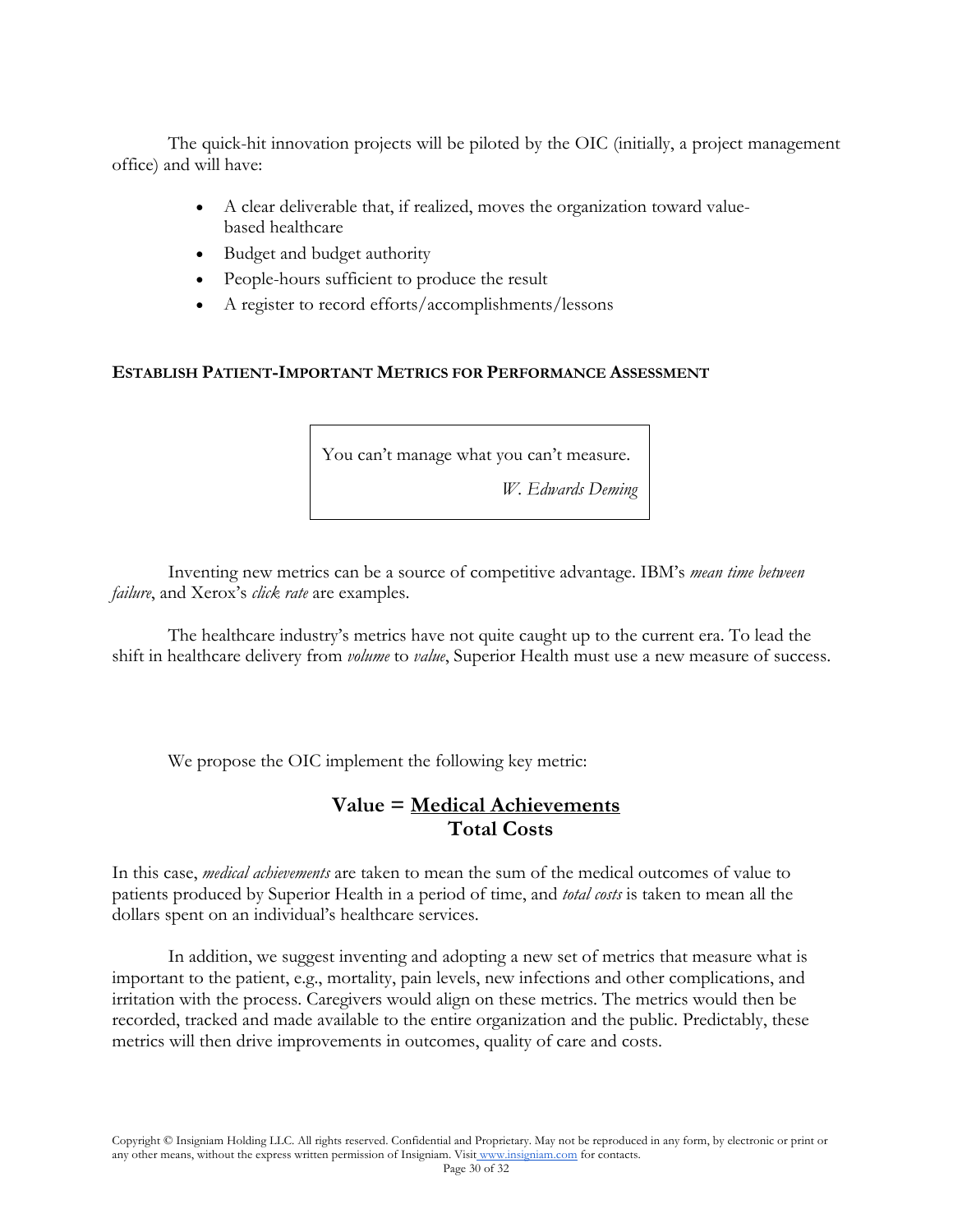# **APPENDIX I: THE TEN DISRUPTIVE FORCES IN HEALTHCARE AND THE IMPLICATIONS ON THE PATIENT, PROVIDERS, AND THE HEALTHCARE INDUSTRY**

# **1. Transition to value-based reimbursement: provide more affordable, higher quality care at lower reimbursement rates**

- a. Higher quality and cost containment are now coupled
- b. Provider accountability for cost and quality of care
- c. Necessitates population health management methods, processes and protocols
- d. Evidence driven care is required
- e. Transparency of cost, quality, and community benefit data
- f. Must have integrated, aligned, and engaged physicians
- g. Hospitals Systems are now Healthcare systems that also provide wellness and preemptive care, rather than merely "sick" acute care

# 2. **Shifting volumes and lower reimbursements**

- a. Require most systems to take 20 to 40 percent of costs out of the system
- b. Must identify and remove non-value- added cost
- c. Using scale to reduce costs and fixed expenses will lead to accelerating consolidation
- d. Maximize and optimize with creative and reconstituted utilization of assets from technology to facilities
- e. Develop a portfolio of facilities in the community from non acute to acute that generates greater access at a lower cumulative cost and allows for treating patients at the lowest acuity possible

### 3. **Moving from caring for sick individuals to managing the health of a population**

- a. Insurers will be required under the Affordable Care Act to completely cover such services as annual physicals, childhood vaccinations, and dozens of screening tests
- b. The federal government is still defining the preventive care guidelines; ambiguity still lies
- c. The law focuses on prevention and primary care to help people stay healthy and to manage chronic medical conditions before they become more complex and costly to treat
- d. New private health plans must cover and eliminate cost-sharing (co-payment, coinsurance, or deductible) for proven preventive measures such as immunizations and cancer screenings
- e. Preventive measures for women went into effects in August 2012 with no cost-sharing

### 4. **Advances in Health Information Technology (HIT)**

- a. Electronic Health records allow for clinical integration
- b. Full optimization requires developing analytics that leverage and optimize Big Data